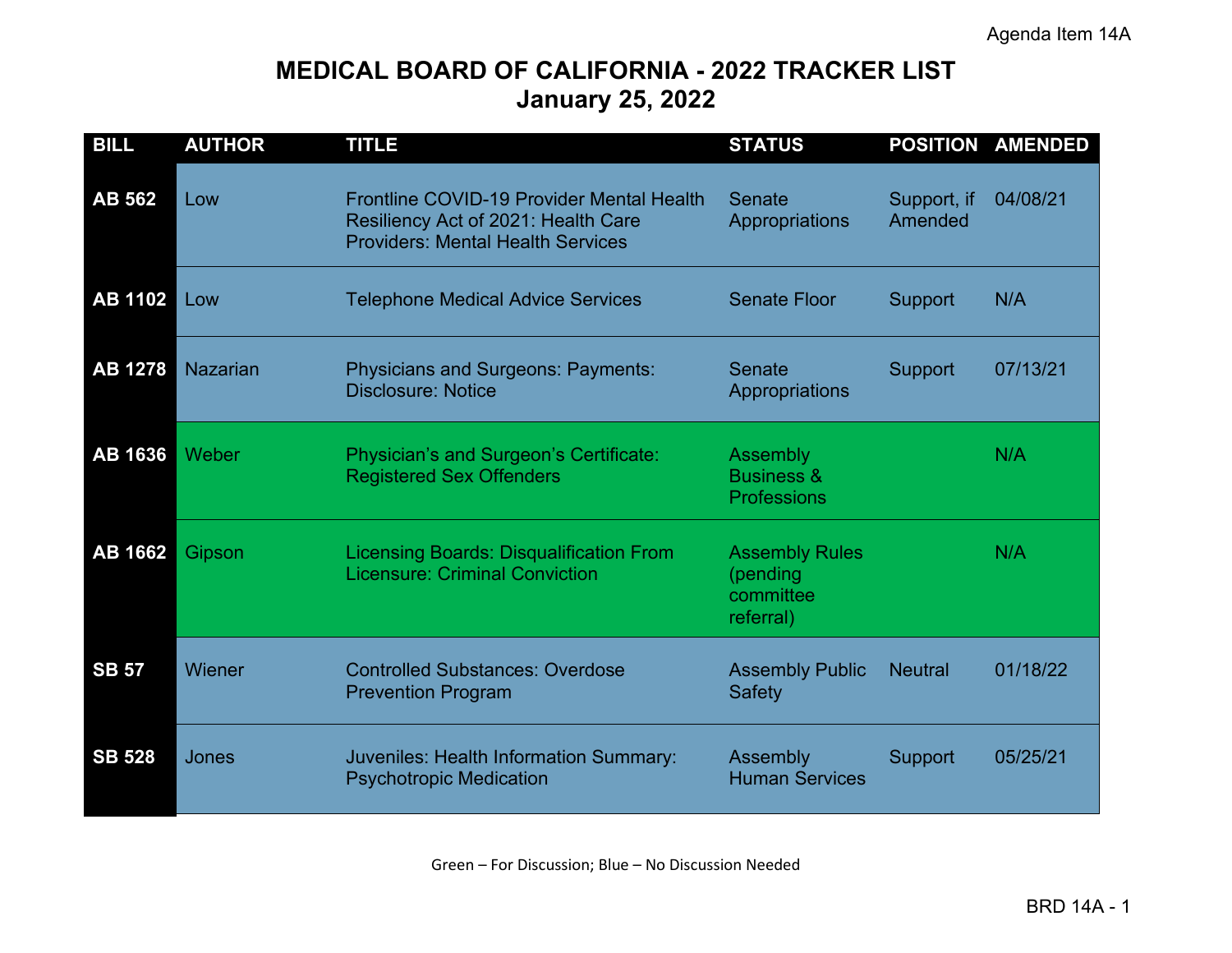| <b>BILL NUMBER:</b> | AB 562                                                |
|---------------------|-------------------------------------------------------|
| AUTHOR:             | Low                                                   |
| <b>BILL DATE:</b>   | April 8, 2021, Amended                                |
| SUBJECT:            | Frontline COVID-19 Provider Mental Health             |
|                     | Resiliency Act of 2021: Health Care Providers: Mental |
|                     | <b>Health Services.</b>                               |
| SPONSOR:            | United Nurses Associations of California/Union of     |
|                     | <b>Health Care Professionals</b>                      |
|                     | <b>California Society of Anesthesiologists</b>        |
|                     | <b>California Medical Association</b>                 |
| POSITION:           | Support, if Amended                                   |

## DESCRIPTION OF CURRENT LEGISLATION

Requires the Department of Consumer Affairs (DCA) to establish a mental health resiliency program, until Jan 1, 2025, in consultation with certain health arts boards, and contract with vendors of mental health services to provide mental health services to eligible licensees who provide, or have provided, consistent in-person health care services to patients with COVID-19, as specified.

During the Medical Board of California's (Board) May 13-14 meeting, the Board adopted a Support, if Amended position, requesting the following changes:

- All applications be received and approved by the DCA-selected mental health services vendor(s).
- All program expenses be funded by non-Board funds.

#### **This bill has not been amended since the prior Board meeting.**

#### **BACKGROUND**

Existing law establishes the Board and charges it with certain licensing and enforcement responsibilities. Existing law states that the protection of the public is the Board's paramount priority. In addition, current law authorizes the Board to establish a Physician Health and Wellness Program to provide for the prevention of substance abuse issues.

#### ANALYSIS

According to the author:

"If the true measure of a society is how it treats its most vulnerable people, we should be equally concerned with how well we support heroes who have been working nonstop during a generational crisis. The pandemic has placed our nurses, physicians, and frontline health care workers under enormous stress,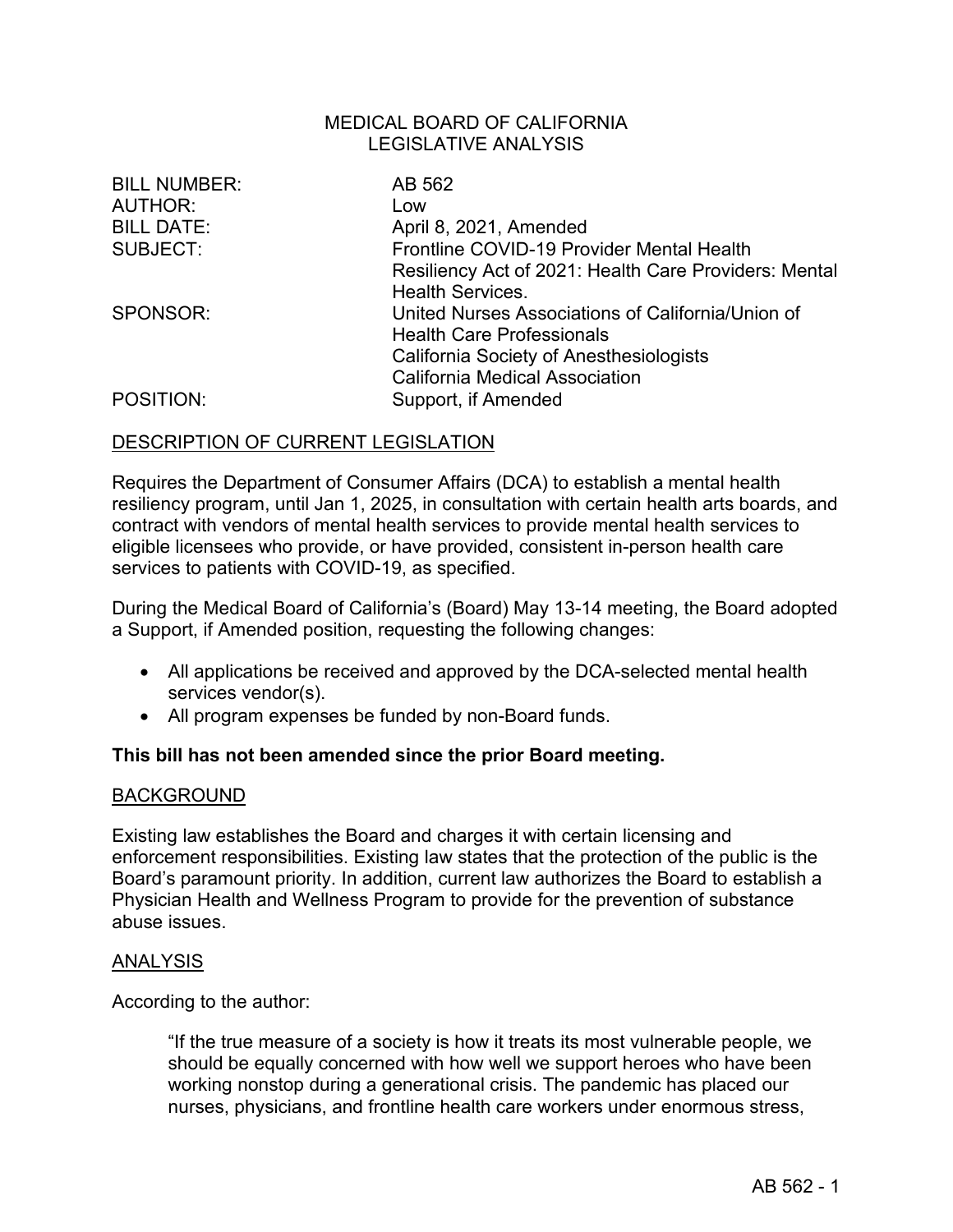and they have been carrying this unbelievable burden for nearly a year. The trauma they have experienced will not just go away when vaccines become ubiquitous and the pandemic comes to an end. We need urgent action to support these heroes by expanding access to mental and behavioral health services."

## **Responsibilities of DCA**

The bill requires the DCA Director to, within three months of the effective date of the bill, in consultation with the relevant healing arts boards, establish a mental health resiliency program to provide mental health services to frontline COVID 19 providers. This bill has an urgency clause and would take effect immediately upon approval of the Governor.

DCA shall contract with one or more vendors of mental health services for the duration of the program, supervise all vendors and monitor vendor utilization rates, and authorize termination of any contract. If the vendor's contract is terminated, the Director must contract with a replacement vendor as soon as practicable.

## **Responsibilities of the Boards**

The bill requires the Medical Board of California, Osteopathic Medical Board of California, Board of Registered Nursing, Physician Assistant Board, and the Respiratory Care Board of California to do the following:

- Notify licensees and solicit applications for access to the mental health resiliency program immediately upon the availability of any services contracted for.
- Receive applications from eligible licensees that include an attestation that the applicant is eligible and includes the following:
	- $\circ$  The location and type of the facility or facilities the applicant worked as a frontline COVID-19 provider.
	- $\circ$  The applicant's assigned unit or units at the facility or facilities.
	- o A voluntary survey of race or ethnicity and gender identity.

A board shall deem the applicant eligible licensee if the attestation is complete, and any facility and unit listed would provide care to COVID-19 patients. It is unclear how a board would determine whether a certain facility provided care to such patients.

Applicants who willfully make a false statement in their attestation are guilty of a misdemeanor.

The bill provides that application to or participation in the mental health resiliency program shall not be used for purposes of disciplinary action and shall be kept confidential, except that deidentified and aggregated statistics on program usage shall be reported to the Legislature.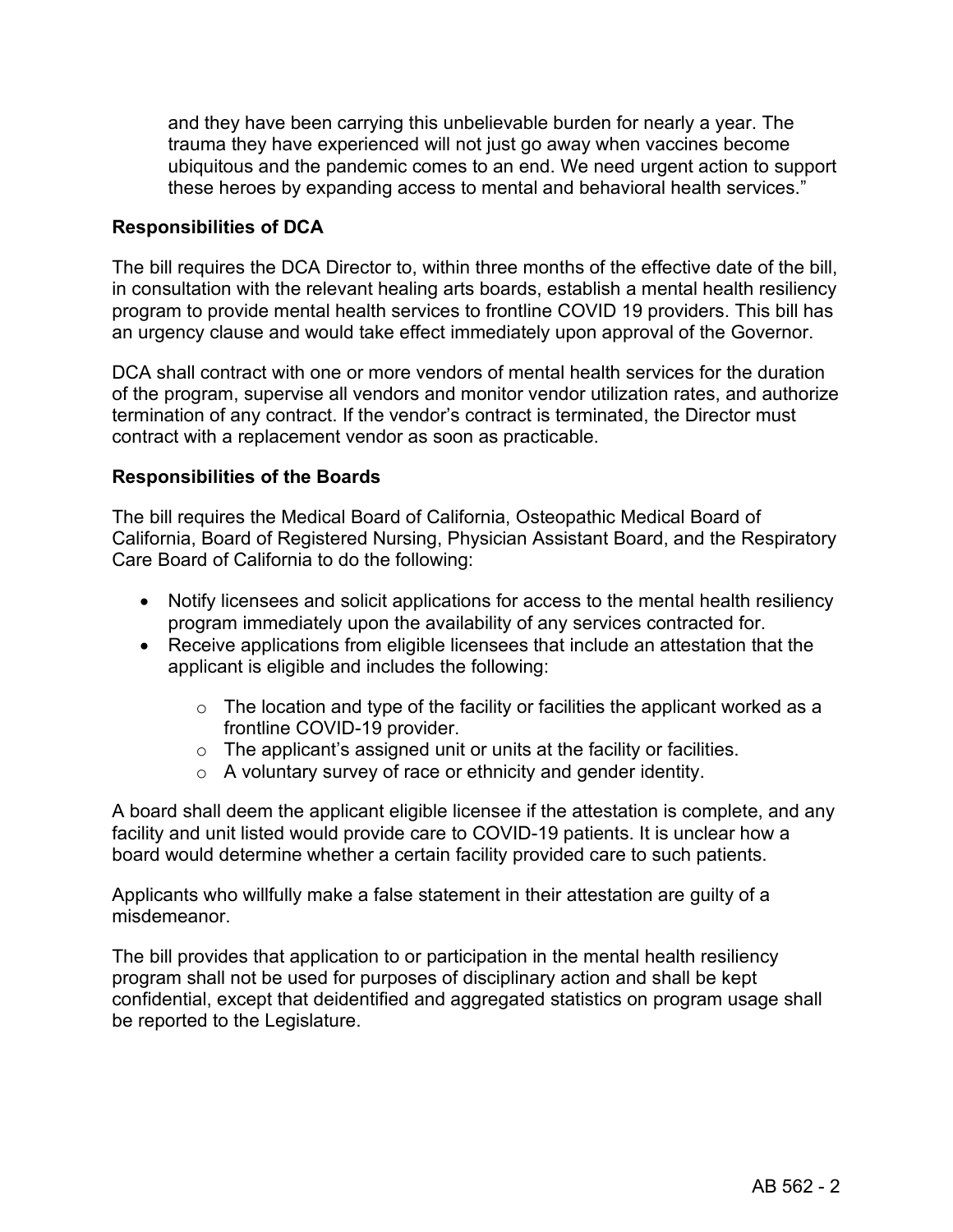## **Implementation Considerations**

While the aim of the program is laudable, the program is likely to lead to significant new costs to the various boards to cover expenses to create and review/approve applications. More significantly, there may be substantial increases in pro-rata payments from the boards to DCA to cover expenses related to the services provided to eligible licensees. Those costs are undetermined.

According to the author's staff, they expect that usage of the program will be modest and are open to considering options that would decrease the costs of the program. In addition, the author is pursuing funding through the state budget to cover the program's costs.

The bill states that application or participation in the program shall not be used for purposes of discipline, which may place a board in a difficult position, since the bill requires applicants to apply through the boards for mental health treatment. Further, interested applicants may be hesitant to submit an application to their licensing boards indicating they require mental health treatment.

- FISCAL: Unknown, potentially major costs to the Board.
- SUPPORT: American College of Emergency Physicians, California Chapter California Academy of Family Physicians California Association of Health Facilities California Pharmacists Association California State Association of Psychiatrists Depression and Bipolar Support Alliance National Association of Social Workers, California Chapter
- OPPOSITION: None
- ATTACHMENT: AB [562, Low Frontline COVID-19 Provider Mental Health](https://leginfo.legislature.ca.gov/faces/billTextClient.xhtml?bill_id=202120220AB562)  [Resiliency Act of 2021: health care providers: mental health](https://leginfo.legislature.ca.gov/faces/billTextClient.xhtml?bill_id=202120220AB562)  [services.](https://leginfo.legislature.ca.gov/faces/billTextClient.xhtml?bill_id=202120220AB562) Version: 04/08/21 – Amended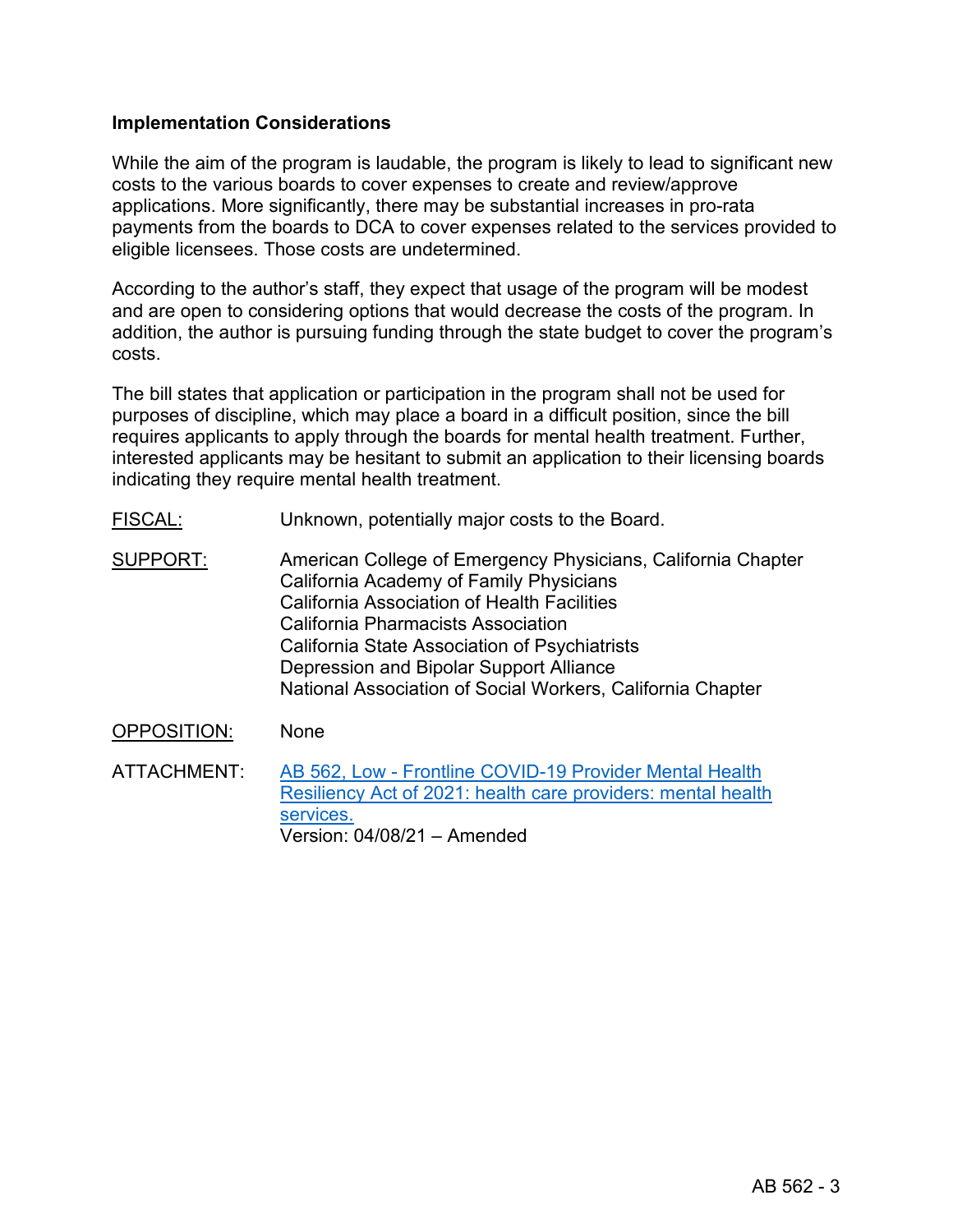BILL NUMBER: AB 1102 AUTHOR: Low SPONSOR: Low POSITION: Support

BILL DATE: February 12, 2021, Introduced SUBJECT: Telephone Medical Advice Services

#### DESCRIPTION OF CURRENT LEGISLATION

This bill would specify that a telephone medical advice service is required to ensure that all health care professionals who provide telephone medical advice services from an out-of-state location are operating consistent with the laws governing their respective licenses. The bill would also specify that a telephone medical advice service is required to comply with all directions and requests for information made by the respective healing arts licensing boards.

#### **This bill has not been amended since the Board adopted a Support position.**

#### **BACKGROUND**

Prior law required businesses that employed, or contract or subcontract with, the fulltime equivalent of five or more persons functioning as health care professionals, whose primary function is to provide telephone medical advice, that provided telephone medical advice services to a patient at a California address to be registered with the Telephone Medical Advice Services Bureau and further required telephone medical advice services to comply with the requirements established by the Department of Consumer Affairs (DCA).

However, the Telephone Medical Advice Services Bureau (Bureau) was sunset (abolished) as of January 1, 2017.

#### ANALYSIS

According to the author:

"This bill would clarify that the telephone medical advice companies must comply with directions and requests for information from not just the DCA, but also any licensing board that has jurisdiction over the type of advice being provided. Further, by virtue of hiring the professionals, the companies themselves may be providing services under state law. As a result, the oversight over these companies should be clarified to also include the licensing boards."

When the Bureau was abolished, enforcement was transferred to individual board through their existing authority over the practice of the relevant licensed practitioners.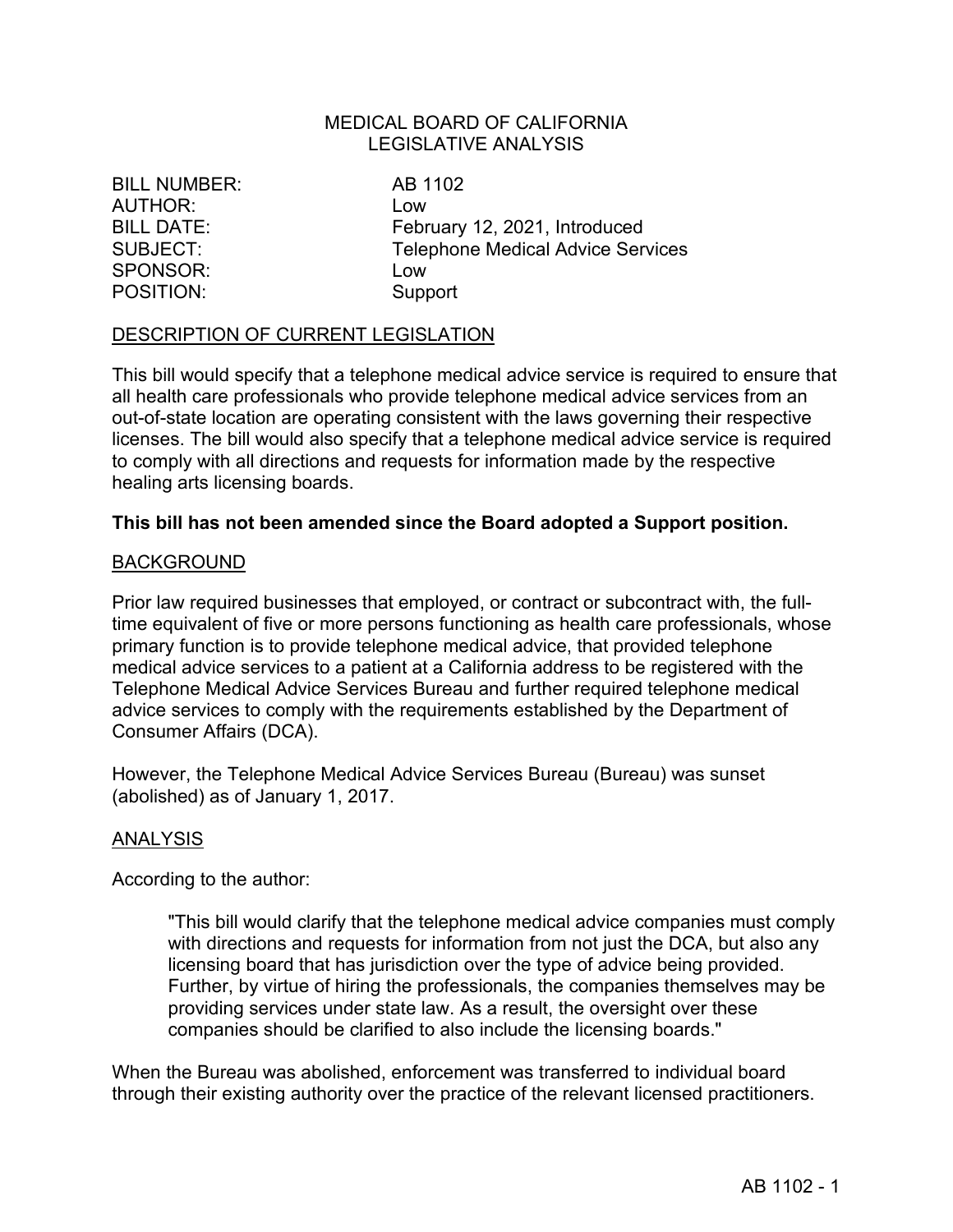However, the language still requires the companies to comply with DCA direction and requests for information.

The DCA has limited authority over licensing boards and their licensees. This bill would clarify that the enforcement of the regulation of telephone medical advice services is within the jurisdiction of the boards by requiring them to comply with directions and requests from the boards, not just DCA.

It would also clarify that a person who resides out of state and provides telephone medical advice in California must comply with the specific licensing requirements (e.g. not delinquent), not just the scope of practice requirements of their own state's license.

According to the DCA 2017 Annual Report, when the Bureau was abolished, it oversaw 68 registrants.

| FISCAL:     | Minor and absorbable                                                   |
|-------------|------------------------------------------------------------------------|
| SUPPORT:    | California Association of Orthodontists<br>Medical Board of California |
| OPPOSITION: | <b>None</b>                                                            |

ATTACHMENT: [AB 1102, Low - Telephone Medical Advice Bureaus.](https://leginfo.legislature.ca.gov/faces/billTextClient.xhtml?bill_id=202120220AB1102) Version: 2/18/21 – Introduced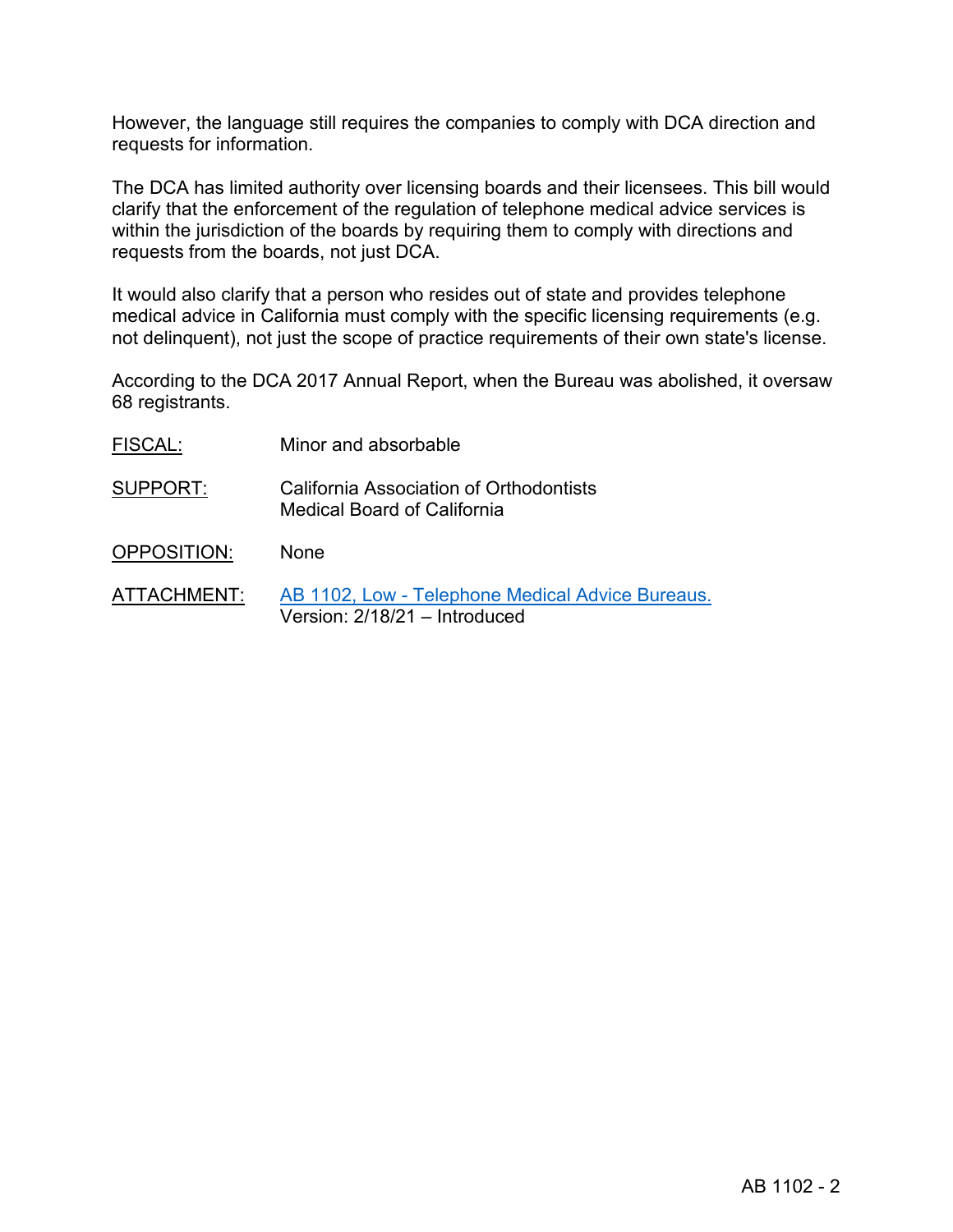BILL NUMBER: AB 1278 AUTHOR: Nazarian

POSITION: Support

BILL DATE: July 13, 2021, Amended SUBJECT: Physicians and Surgeons: Payments: Disclosure: **Notice** SPONSOR: The Center for Public Interest Law (CPIL)

#### DESCRIPTION OF CURRENT LEGISLATION

Requires all physicians to provide a written notification informing patients of the federal Centers for Medicare and Medicaid Services (CMS) Open Payments online database and to post a similar notice in an area likely to be seen by patients in each office where they practice.

A violation of the requirements of the bill shall constitute unprofessional conduct.

#### **This bill has not been amended since the prior Board meeting.**

#### BACKGROUND

Current law requires a physician to maintain adequate and accurate records relating to the provision of services to their patients and states that failure to do so constitutes unprofessional conduct.

The Physician Payments Sunshine Act is a federal law that requires medical product manufacturers to disclose to CMS any payments or other transfers of value made to physicians or teaching hospitals. The intention of this law is to increase transparency regarding financial relationships between health care providers and pharmaceutical manufacturers.

According to a [report published by Pro Publica in 2019,](https://www.propublica.org/article/doctors-prescribe-more-of-a-drug-if-they-receive-money-from-a-pharma-company-tied-to-it) based upon an analysis of the 50 most prescribed brand-name drugs in Medicare for which manufacturers made payments to physicians in 2016, "[on] average, across all drugs, providers who received payments specifically tied to a drug prescribed it 58% more than providers who did not receive payments."

#### ANALYSIS

According to the Author:

"There is currently no state law requiring physicians/surgeons to communicate their financial relationships to patients. This bill empowers patients with relevant information from the Open Payments Database (that already exist) to ask questions about their care or treatment."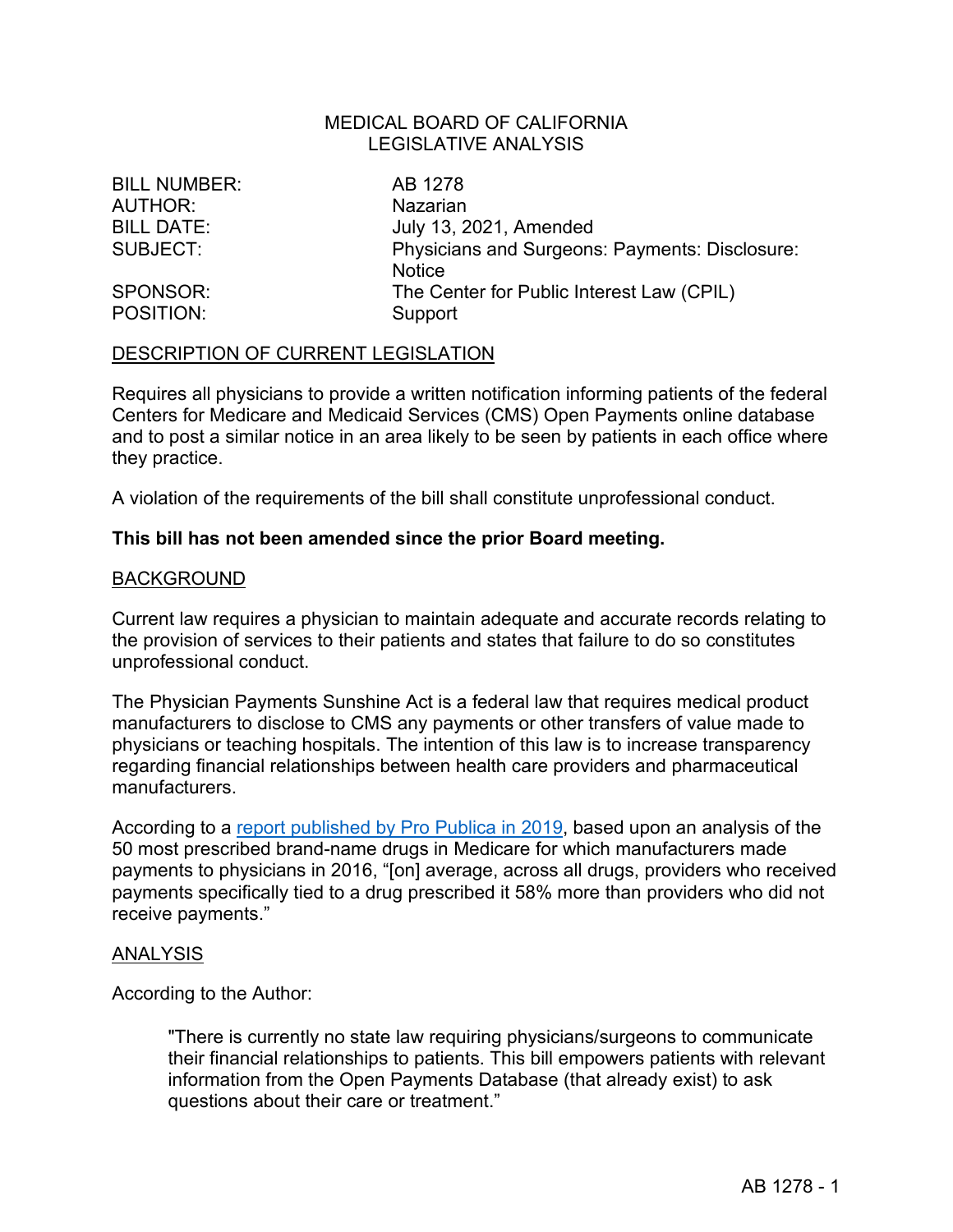The bill contains two requirements. First, all physicians shall provide to patients at the initial office visit, and at annual office or telehealth visits, a written notice regarding the Open Payment database. The written disclosure shall include a signature from the patient or patient representative and the date of signature and the following text:

"The Open Payments database is a federal tool used to search payments made by drug and device companies to physicians and teaching hospitals. It can be found at [https://openpaymentsdata.cms.gov.](https://openpaymentsdata.cms.gov/)"

The bill requires physicians to include in the written or electronic records for the patient a record of this disclosure and requires the physician to provide the patient or patient representative a copy of the signed and dated disclosure.

Second, the bill requires a physician to post in each location where they practice, in an area likely to be seen, a notice regarding the open payments database. That notice shall include an internet website link to that database and the following text:

"For informational purposes only, a link to the federal Centers for Medicare and Medicaid Services (CMS) Open Payments web page is provided here. The federal Physician Payments Sunshine Act requires that detailed information about payment and other payments of value worth over ten dollars (\$10) from manufacturers of drugs, medical devices, and biologics to physicians and teaching hospitals be made available to the public."

The bill states that for physicians employed by a health care employer, their employer shall be responsible for meeting the requirements of this bill. AB 1278 exempts a physician working in a hospital emergency room from its requirements.

## **Concerns from Physician and Drug/Device Manufacturers**

Opponents of AB 1278 generally argue that federal law is sufficient to support transparency and, therefore, the bill is duplicative. Other groups argue that the bill is burdensome to physicians and interferes with the patient-doctor relationship. The most recent amendments may have mitigated some of these concerns.

The California Medical Association (CMA) remains opposed to AB 1278, indicating that the requirement to annually inform patients of the Open Payments database places an undue burden on physicians to update their existing systems or create new ones. CMA argues that providing an initial disclosure, coupled with a posting in the lobby of a physician's medical office is sufficient.

FISCAL: Minor and absorbable

SUPPORT: Association for Medical Ethics Breast Implant Safety Alliance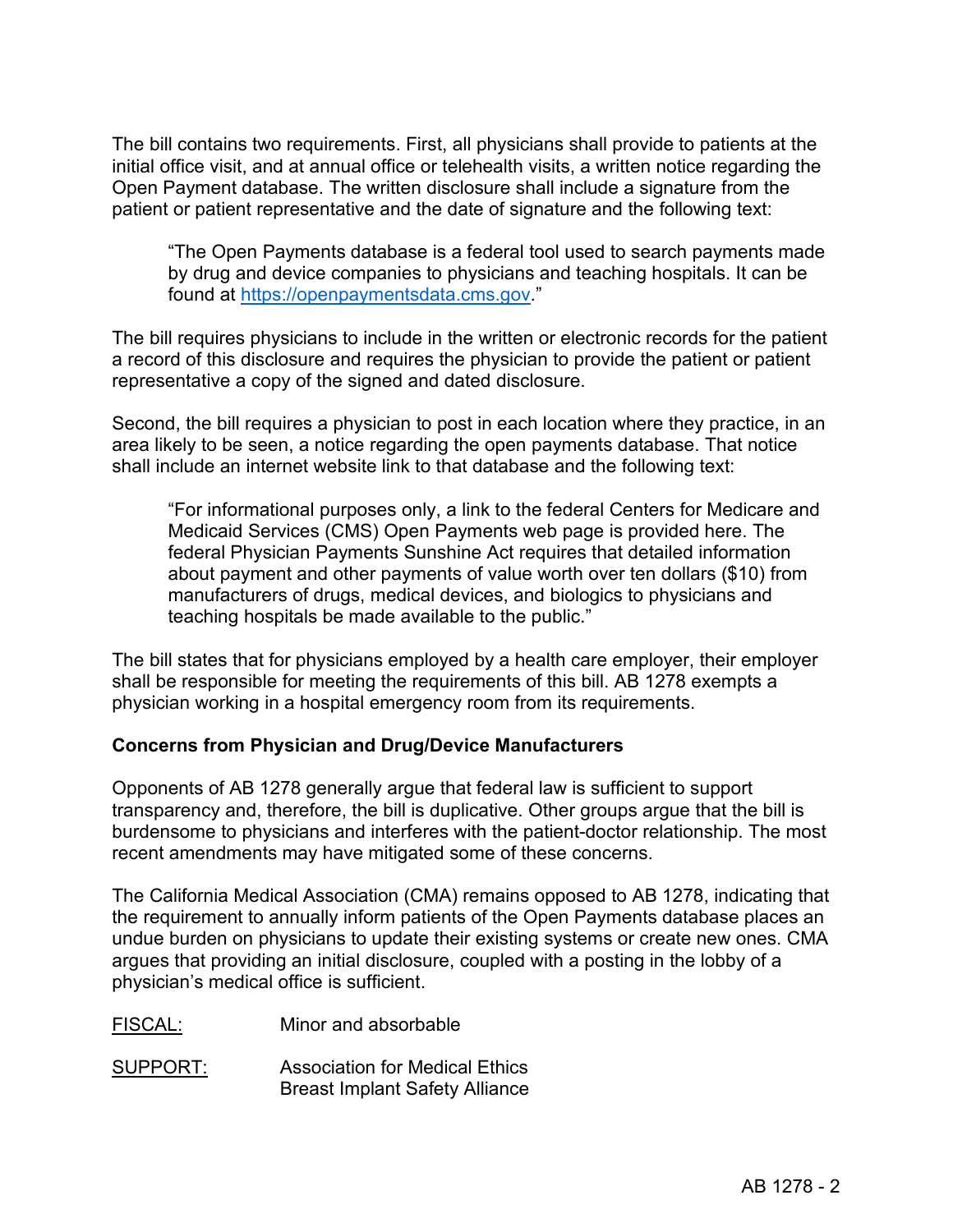California Public Interest Research Group Consumer Attorneys of California Consumer Federation of California Consumer Watchdog Health Access California Heartland Health Research Institute Informed Patient Institute Mending Kids OPPOSITION: Advanced Medical Technology Association Association of Northern California Oncologists Biocom California Biotechnical Innovation Organization California Academy of Family Physicians California Medical Association California Life Sciences California Chapter, American College of Cardiology California Rheumatology Alliance California Society of Plastic Surgeons Liver Coalition of San Diego Medical Oncology Association of Southern California Osteopathic Physicians and Surgeons of California

ATTACHMENT: [AB 1278, Nazarian - Physicians and Surgeons: Payment:](https://leginfo.legislature.ca.gov/faces/billTextClient.xhtml?bill_id=202120220AB1278)  [Disclosure: Notice.](https://leginfo.legislature.ca.gov/faces/billTextClient.xhtml?bill_id=202120220AB1278) Version: 7/13/21 – Amended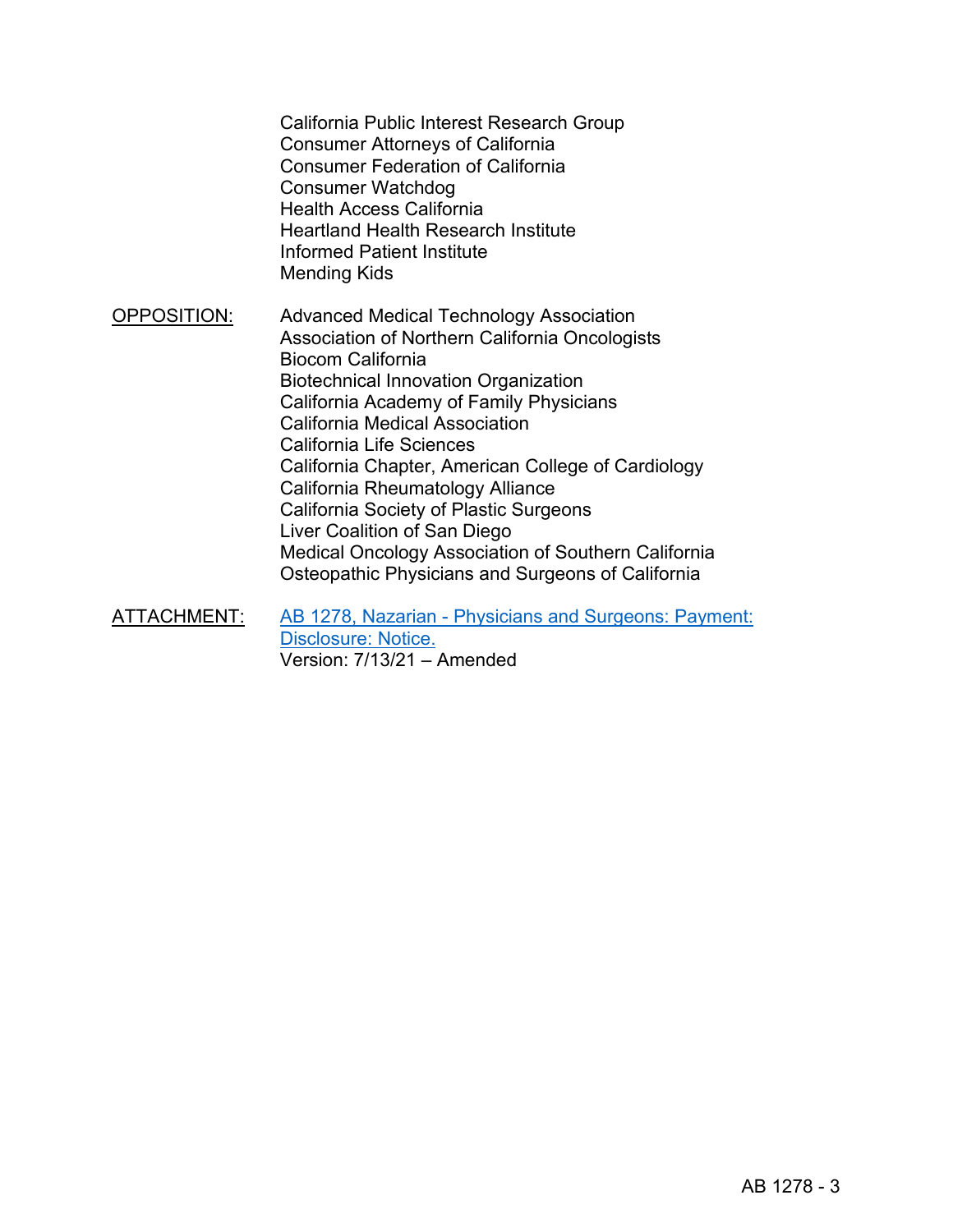BILL NUMBER: AB 1636 AUTHOR: Weber

BILL DATE: January 12, 2022, Introduced SUBJECT: Physician's and Surgeon's Certificate: Registered Sex **Offenders** SPONSOR: California Medical Association

#### DESCRIPTION OF CURRENT LEGISLATION

Requires the Medical Board of California (Board) to deny licensure applications, automatically revoke, and deny petitions for reinstatement to individuals convicted of, or formally disciplined for, certain sexual offenses, as specified.

#### BACKGROUND

Business and Professions Code (BPC) section [480](https://leginfo.legislature.ca.gov/faces/codes_displaySection.xhtml?sectionNum=480&lawCode=BPC) specifies the conditions that, generally, a licensing board must follow when considering whether to deny an application for licensure pursuant to the applicant's criminal history. Generally, a board is limited to considering convictions within seven years preceding the date of application. That seven-year limitation does not apply to certain **(but not all)** felony  $convictions<sup>1</sup>$  $convictions<sup>1</sup>$  $convictions<sup>1</sup>$  that require registration as a sex offender or specified "serious" felonies<sup>2</sup>.

As of July 1, 2020, this section prohibits a licensing board from requiring an applicant to provide their criminal history and requires a licensing board to rely exclusively upon the conviction history of the applicant as indicated by the California Department of Justice (DOJ) pursuant to an analysis of the applicant's fingerprints (either through a Live Scan, or a physical fingerprint card for out-of-state applicants). These reports are intended to include out-of-state convictions reported by other states.

Further, BPC section 480 does not allow a board to deny a license based on a conviction, including the underlying conduct, that has been dismissed or expunged. The Legislature did not exclude applicants convicted of sex offenses from this bar. This section also prohibits a board from denying a license to anyone, on the basis of a conviction of a crime, or on the basis of acts underlying a conviction, if that person obtains a certificate of rehabilitation, or has been granted clemency or a pardon, or met the rehabilitation criteria of BPC section [482.](https://leginfo.legislature.ca.gov/faces/codes_displaySection.xhtml?sectionNum=482&lawCode=BPC) Again, the Legislature did not exclude individuals convicted of sex offenses.

<span id="page-9-0"></span><sup>&</sup>lt;sup>1</sup> BPC 480 specifies sexual offenses that require registration pursuant to paragraphs (2) and (3) of <u>Penal</u> Code (PC) section 290 (d).

<span id="page-9-1"></span> $2$  For the list of felonies, see [PC 1192.7.](https://leginfo.legislature.ca.gov/faces/codes_displaySection.xhtml?sectionNum=1192.7.&lawCode=PEN)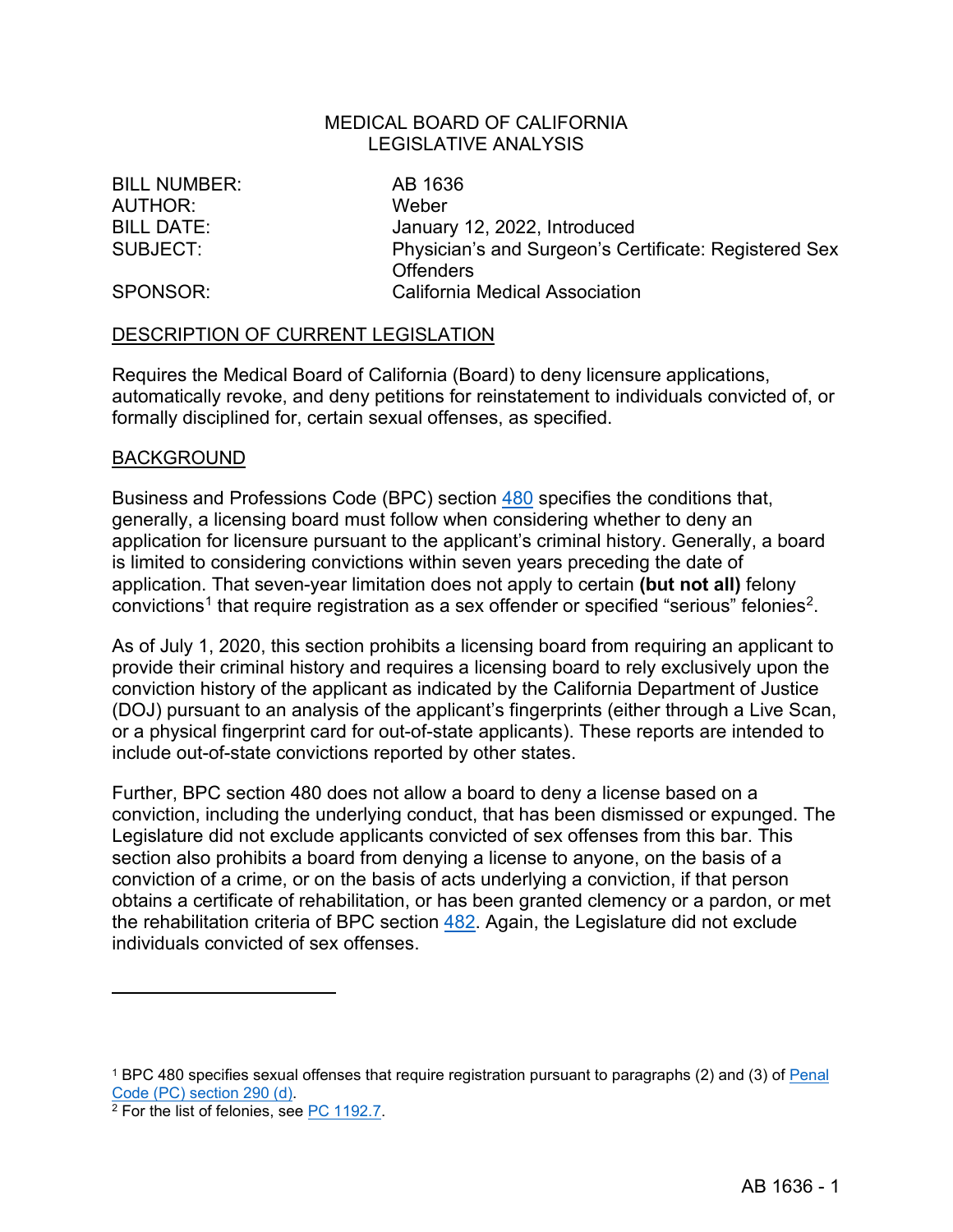Pursuant to BPC section 482, the Board adopted regulations<sup>[3](#page-10-0)</sup> that govern how the Board considers whether an individual with a criminal conviction history has been rehabilitated.

BPC section [2221](https://leginfo.legislature.ca.gov/faces/codes_displaySection.xhtml?sectionNum=2221.&lawCode=BPC) requires the Board to deny a P&S application to anyone currently required to register as a sex offender in California.

Further, BPC section [2232](https://leginfo.legislature.ca.gov/faces/codes_displaySection.xhtml?sectionNum=2232.&lawCode=BPC) generally requires the Board to automatically revoke a licensee who is required to register as a sex offender in California. In addition, BPC section [2307](https://leginfo.legislature.ca.gov/faces/codes_displaySection.xhtml?sectionNum=2307.&lawCode=BPC) sets forth requirements related to the Board's consideration of petitions for reinstatement and penalty relief filed by disciplined individuals.

## ANALYSIS

According to the author's fact sheet:

"AB 1636 seeks to maintain confidence in the medical profession by ensuring physicians convicted of sexual misconduct with a patient would automatically have their license revoked and cannot acquire or have it reinstated."

As discussed below, this bill would place new requirements upon the Board regarding the denial of applications for licensure, automatic revocations, and petitions for reinstatement.

## **Denials of Licensure Applications**

In addition to the current requirements to deny a P&S applicant for licensure who is currently required to register as a sex offender in this state, AB 1636 amends BPC section 2221 to require the Board to deny an application for licensure under any of the following circumstances:

- Applicant is, or previously was, required to register as a sex offender, excluding a specified misdemeanor conviction[4](#page-10-1).
- Applicant was convicted in any court in or outside California for any offense that, if committed or attempted in this state, would require them to register as a sex offender. This would only be applicable if the applicant engaged in this conduct with a patient/client or with a former patient/client if the health care relationship was terminated for the purpose of committing the criminal offense.
- Applicant was formally disciplined by a licensing board in or outside California for conduct that, if committed by a P&S in this state would be a cause for

<span id="page-10-0"></span><sup>3</sup> See [16 CCR section 1309.](https://govt.westlaw.com/calregs/Document/I84446E6A9771493493B48BE310EF6621?viewType=FullText&originationContext=documenttoc&transitionType=CategoryPageItem&contextData=(sc.Default))

<span id="page-10-1"></span><sup>4</sup> Misdemeanor violations of [Penal Code section 314](https://leginfo.legislature.ca.gov/faces/codes_displaySection.xhtml?sectionNum=314.&lawCode=PEN) are excluded.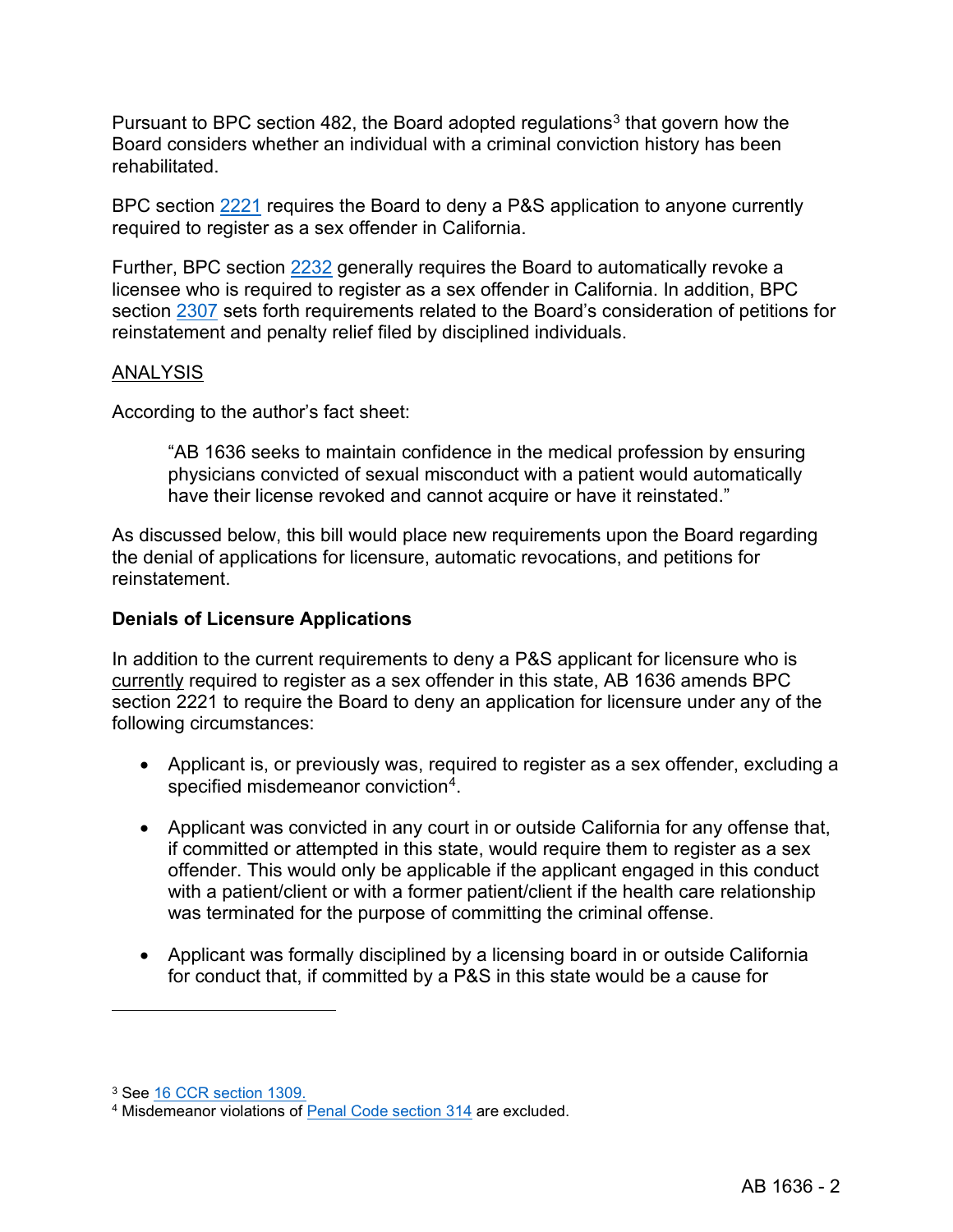discipline based on professional sexual misconduct in violation of BPC section [726](https://leginfo.legislature.ca.gov/faces/codes_displaySection.xhtml?sectionNum=726.&lawCode=BPC) or [729](https://leginfo.legislature.ca.gov/faces/codes_displaySection.xhtml?sectionNum=729.&nodeTreePath=4.1.13&lawCode=BPC) (a).

Further, an applicant denied pursuant to these sexual misconduct provisions would not be eligible to reapply.

# **Automatic Revocations**

AB 1636 adds to the Board's existing requirement to automatically revoke a licensee required to register as a sex offender (except for convictions of specified misdemeanors $)^5$ .

Specifically, a licensee convicted of a crime in any state, that if committed or attempted in this state would be subject to registration as a sex offender, pursuant to [Penal Code](https://leginfo.legislature.ca.gov/faces/codes_displaySection.xhtml?sectionNum=290.&lawCode=PEN)  [\(PC\) 290 \(c\)](https://leginfo.legislature.ca.gov/faces/codes_displaySection.xhtml?sectionNum=290.&lawCode=PEN) in California, would be subject to automatic revocation. This would only be applicable if the licensee engaged in this conduct with a patient/client or former patient/client if the health care relationship was terminated for the primary purpose of committing the criminal offense.

Also, the bill deletes a pathway in BPC section 2232 that allows a revoked individual who was convicted of a sexual offense to petition the superior court to have their license reinstated.

## **Petitions for Reinstatement**

AB 1636 prohibits the Board from reinstating a licensee revoked under any of the following circumstances:

- The license was surrendered or revoked based on a finding by the Board that the person committed an act of sexual misconduct in violation of BPC section 726 or 729 (a).
- The licensee was convicted of a crime in any state, that if committed or attempted in this state would be subject to registration as a sex offender, pursuant to PC 290 (c) in California. This would only be applicable if the applicant engaged in this conduct with a patient/client or a former patient/client if the health care relationship was terminated for the primary purpose of committing the criminal offense.
- <span id="page-11-0"></span>• The person has been required to register as a sex offender, except for certain misdemeanor convictions.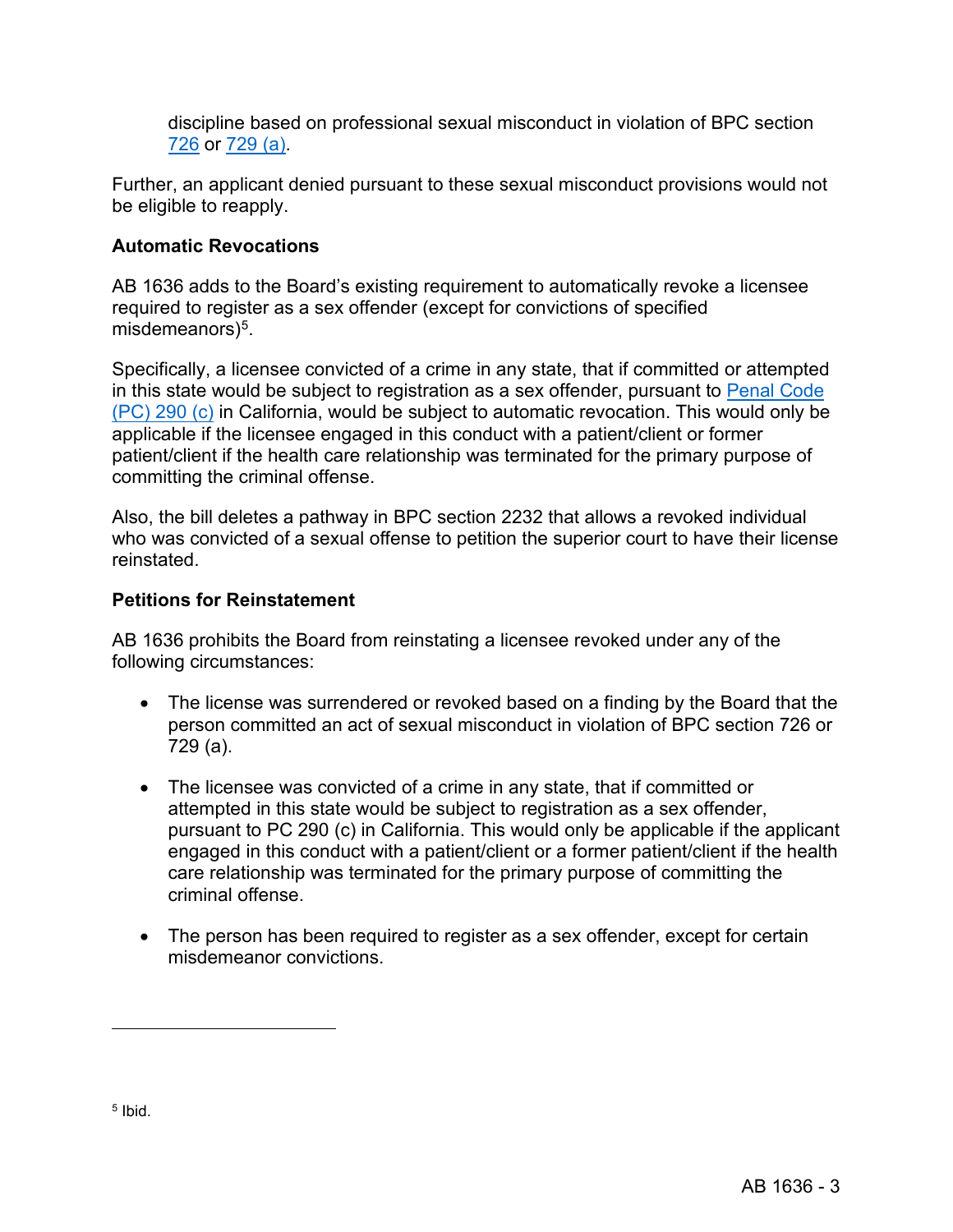## **Implementation Considerations**

This bill proposes to strengthen the laws that protect consumers from a P&S who has been convicted of sexual criminal offenses. However, AB 1636 does not cover all instances of P&S sexual misconduct. Certain language in the bill focuses on criminal or professional sexual misconduct committed against current, and certain former, patients/clients. Therefore, those who engage in sexual misconduct outside those relationships may not be subject to the application, automatic revocation, and reinstatement restrictions proposed by the bill.

## *Inconsistency with BPC Section 480*

As noted above, BPC section 480 prescribes the conditions whereby a licensing board may deny an applicant due to their criminal history. AB 1636 conflicts with the requirements of BPC section 480; therefore, the bill should be amended to clarify that its requirements will not be superseded by the limitations contained within BPC section 480. For example, without amendments to AB 1636, the Board may be unable to deny an applicant with an expunged criminal sexual offense.

## *Incomplete Reporting of Applicant Criminal History*

Board staff have observed that, on occasion, the DOJ criminal conviction reports do not provide a complete accounting of an applicant's history. Since the Board recently was prohibited from requiring an applicant to provide their criminal history on the application form, unless an applicant voluntarily provides this information, the Board is completely reliant upon the DOJ's reports.

## *Denials of a P&S Applicant*

Under existing law, the Board is required to deny an application for P&S licensure to anyone currently required to register as a sex offender in California, regardless of their relationship with the victim. This bill expands that to include anyone who has ever been required to register in California.

AB 1636 further expands the requirement to deny a license to include certain criminal convictions in other states, but only in situations where the P&S was convicted of a crime that would require registration as a sex offender **and** the crime involved current, or certain former, patients/clients. As a result, under the bill, a P&S convicted of a sexual crime in another state may still be eligible for licensure, even though they would not be eligible if that same crime was committed in California.

#### *Automatic Revocation of Registered Sex Offenders*

Similarly, the Board is currently required to revoke the license of any P&S convicted of a crime that requires their registration in California as a sex offender, regardless of their relationship with the victim. AB 1636 adds to this requirement, but only in situations where the P&S was convicted of a crime that would require registration as a sex offender **and** the crime involved current, or certain former, patients/clients.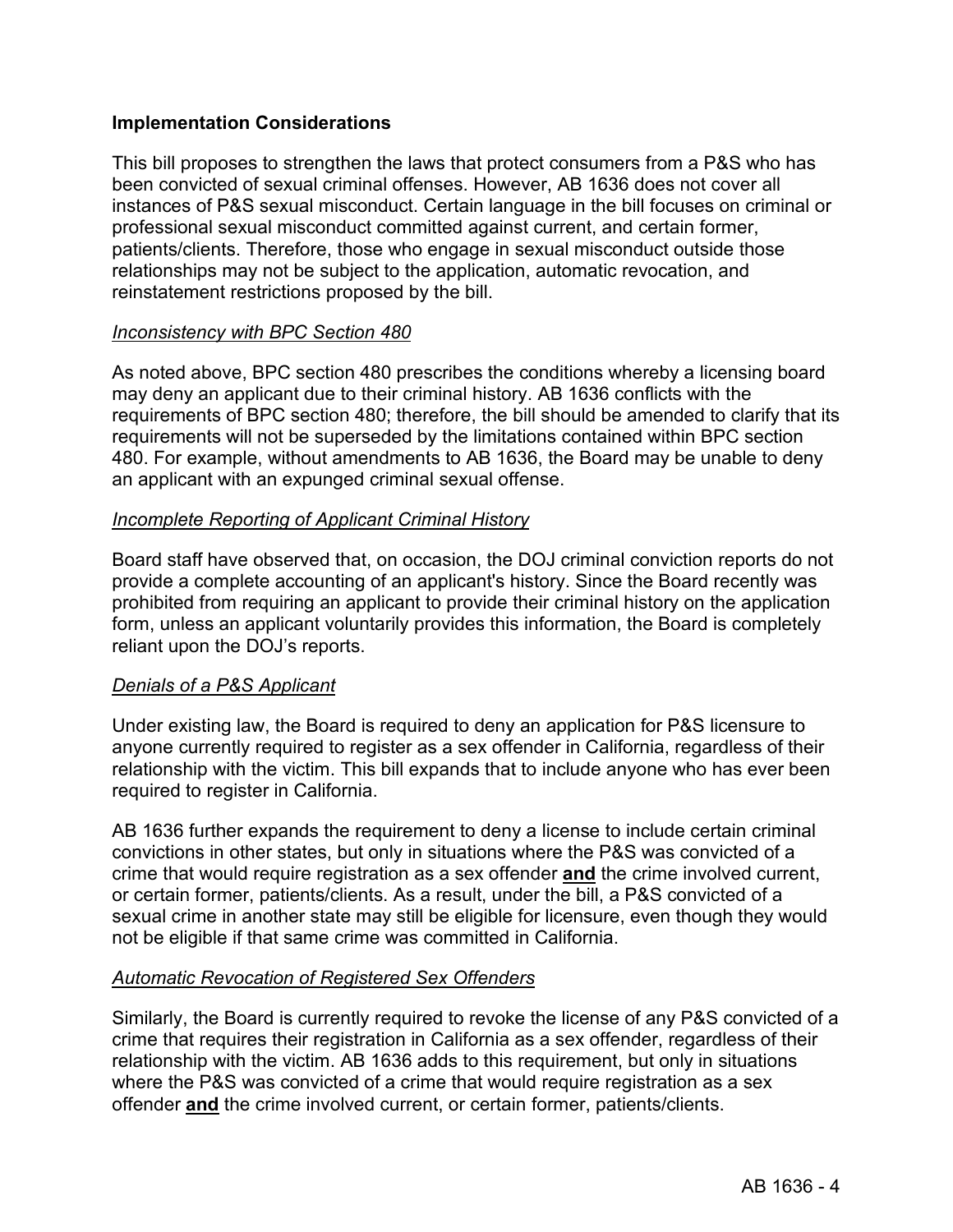As a result, under the bill, a P&S convicted of a sexual crime in another state might not be automatically revoked, even though they would if that same crime was committed in California.

## *Restrictions on Reinstatement*

The bill language disqualifying a person from being reinstated if they surrendered their license "based upon a finding by the board…" may not have the intended effect. When a P&S surrenders their license, there is not a finding by the Board, as the surrender is accepted by the Executive Director, prior to any decision of a Board disciplinary panel.

Further, for the sake of clarity, it would be helpful to specify in the bill language that the restrictions on reinstatement will impact surrenders and revocations that are effective on or after the effective date of the amendment to statute. This would be consistent with prior court decisions that prevent the Board from applying new requirements retroactively.

## *Recommended Amendments*

Staff recommend the Board adopt a Support, if Amended position with the following requested amendments to AB 1636:

- Address Inconsistency with BPC section 480: Ensure that the provisions of AB 1636 are not superseded by the requirements of BPC section 480.
- Application Denials:
	- o Authorize the Board to automatically revoke a license if the Board discovers, after a license is granted, that the application should have been denied due to the applicant's criminal history involving sexual misconduct.
	- o Align the expansion of application denials to the requirements of current law, so that a P&S who commits any sexual crime in any jurisdiction that, if committed in California, would require them to register as a sex offender in this state.
	- o Clarify that this requirement applies to individuals who submit an application on or after the effective date of this bill.
- Automatic Revocation: Align the expansion of automatic revocation to the requirements of current law, so that a P&S who commits any sexual crime in any jurisdiction that, if committed in California, would require them to register as a sex offender in this state, will be automatically revoked.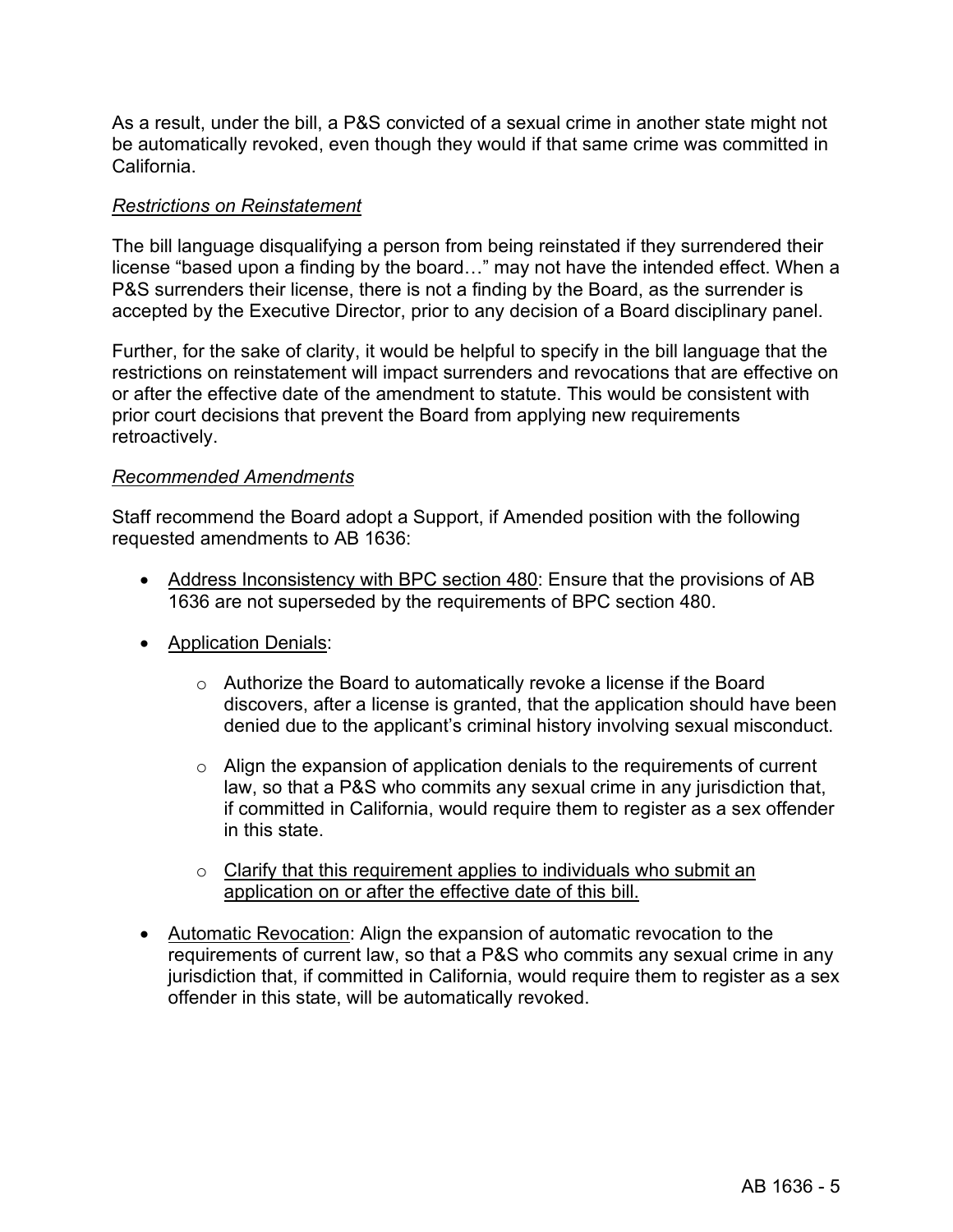- License Reinstatement
	- o Clarify that a license surrender following an accusation of a violation of BPC 726 or BPC 729 (a) disqualifies an individual from having their license reinstated.
	- o Clarify that the restrictions on reinstatement petitions apply to surrenders and revocations that are effective on or after the effective date of the amendment to statute.
	- $\circ$  Ensure that the Board is required to deny a petition for reinstatement to a P&S who commits any sexual crime in any jurisdiction that, if committed in California, would require them to register as a sex offender in this state.

| <b>FISCAL:</b> | Unknown costs or savings to the Board.                                                                                       |
|----------------|------------------------------------------------------------------------------------------------------------------------------|
| SUPPORT:       | California Medical Association (sponsor)                                                                                     |
| OPPOSITION:    | None identified                                                                                                              |
| POSITION:      | Recommendation: Support, if Amended                                                                                          |
| ATTACHMENT:    | AB 1636, Weber – Physician's and Surgeon's Certificate:<br><b>Registered Sex Offenders.</b><br>Version: 1/12/22 - Introduced |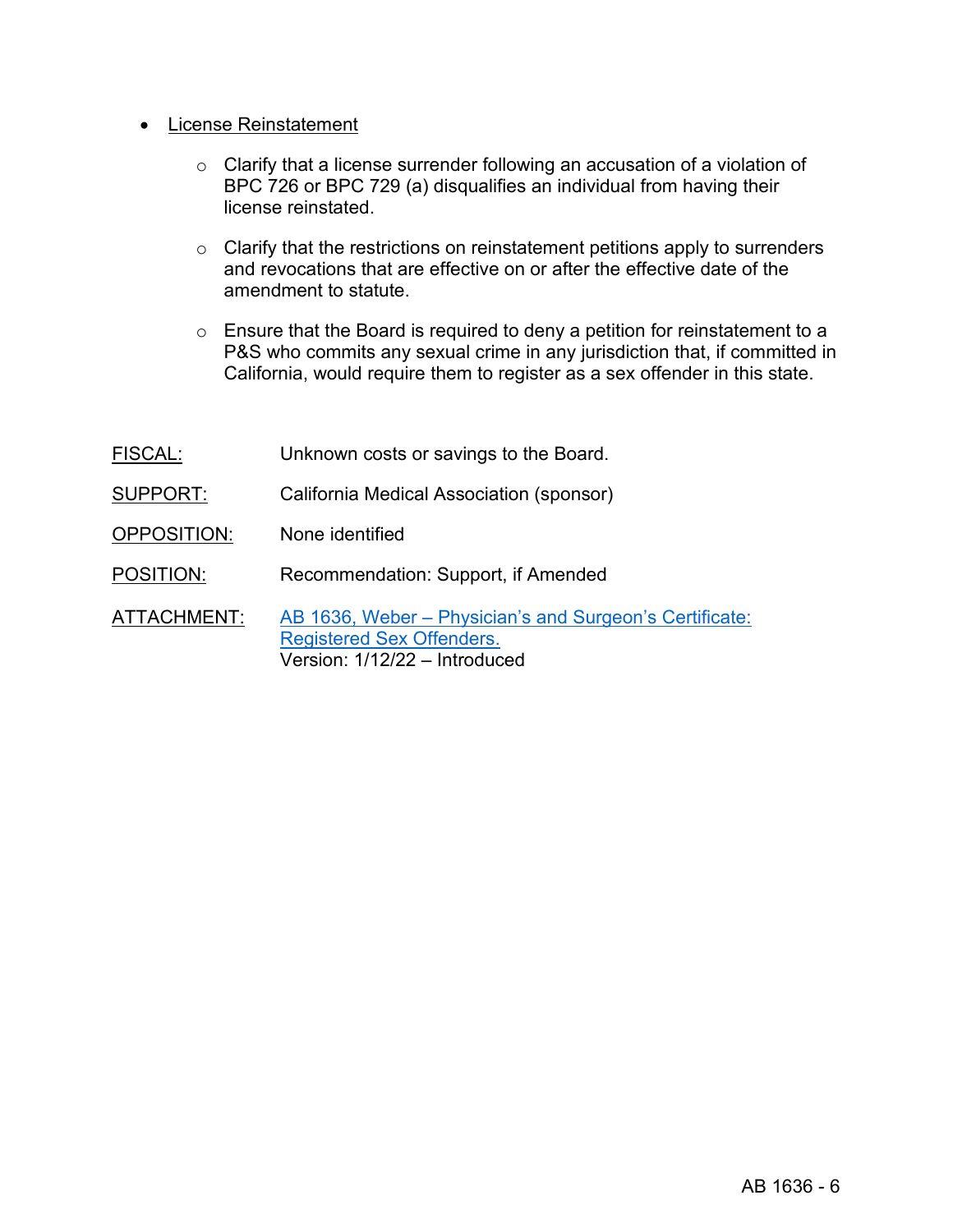BILL NUMBER: AB 1662 AUTHOR: Gipson

BILL DATE: January 18, 2022, Introduced SUBJECT: Licensing Board: Disqualification from Licensure: Criminal Conviction SPONSOR: Council on State Governments – Justice Center

#### DESCRIPTION OF CURRENT LEGISLATION

Requires a licensing board within the Department of Consumer Affairs to provide a "preapplication determination" to a prospective applicant that indicates whether their criminal conviction history may disqualify them from licensure.

#### BACKGROUND

Business and Professions Code (BPC) section [480](https://leginfo.legislature.ca.gov/faces/codes_displaySection.xhtml?sectionNum=480&lawCode=BPC) specifies the conditions that, generally, a licensing board must following when considering whether to deny an application for licensure pursuant to the applicant's criminal history. Generally, a board is limited to considering convictions within seven years preceding their date of application. That seven-year limitation does not apply to certain felony crimes<sup>[1](#page-15-0)</sup> that require registration as a sex offender or specified "serious" felonies<sup>2</sup>.

As of July 1, 2020, this section prohibits a licensing board from requiring an applicant to provide their criminal history and requires a licensing board to rely exclusively upon the conviction history of the applicant as indicated by the California Department of Justice (DOJ) and Federal Bureau of Investigation (FBI) pursuant to an analysis of the applicant's fingerprints (either through a Live Scan, or a physical fingerprint card for outof-state applicants).

Further, BPC section [2221](https://leginfo.legislature.ca.gov/faces/codes_displaySection.xhtml?sectionNum=2221.&lawCode=BPC) specifies additional conditions whereby the Medical Board of California (Board) may deny an application, or grant a probationary license, for a physician and surgeon (P&S) license. This section is proposed to be amended by AB 1636 (Weber); see **Board Agenda item 14.A.4.** for additional information.

When Board staff receive an application from an individual with a criminal conviction history, staff analyze what bearing that conviction has on the qualifications, functions, and duties related to the license they are seeking. Adopted pursuant to BPC section

<span id="page-15-0"></span><sup>&</sup>lt;sup>1</sup> BPC 480 specifies sexual offenses that require registration pursuant to paragraphs (2) and (3) of <u>Penal</u> Code (PC) section 290 (d).

<span id="page-15-1"></span> $2$  For the list of felonies, see [PC 1192.7.](https://leginfo.legislature.ca.gov/faces/codes_displaySection.xhtml?sectionNum=1192.7.&lawCode=PEN)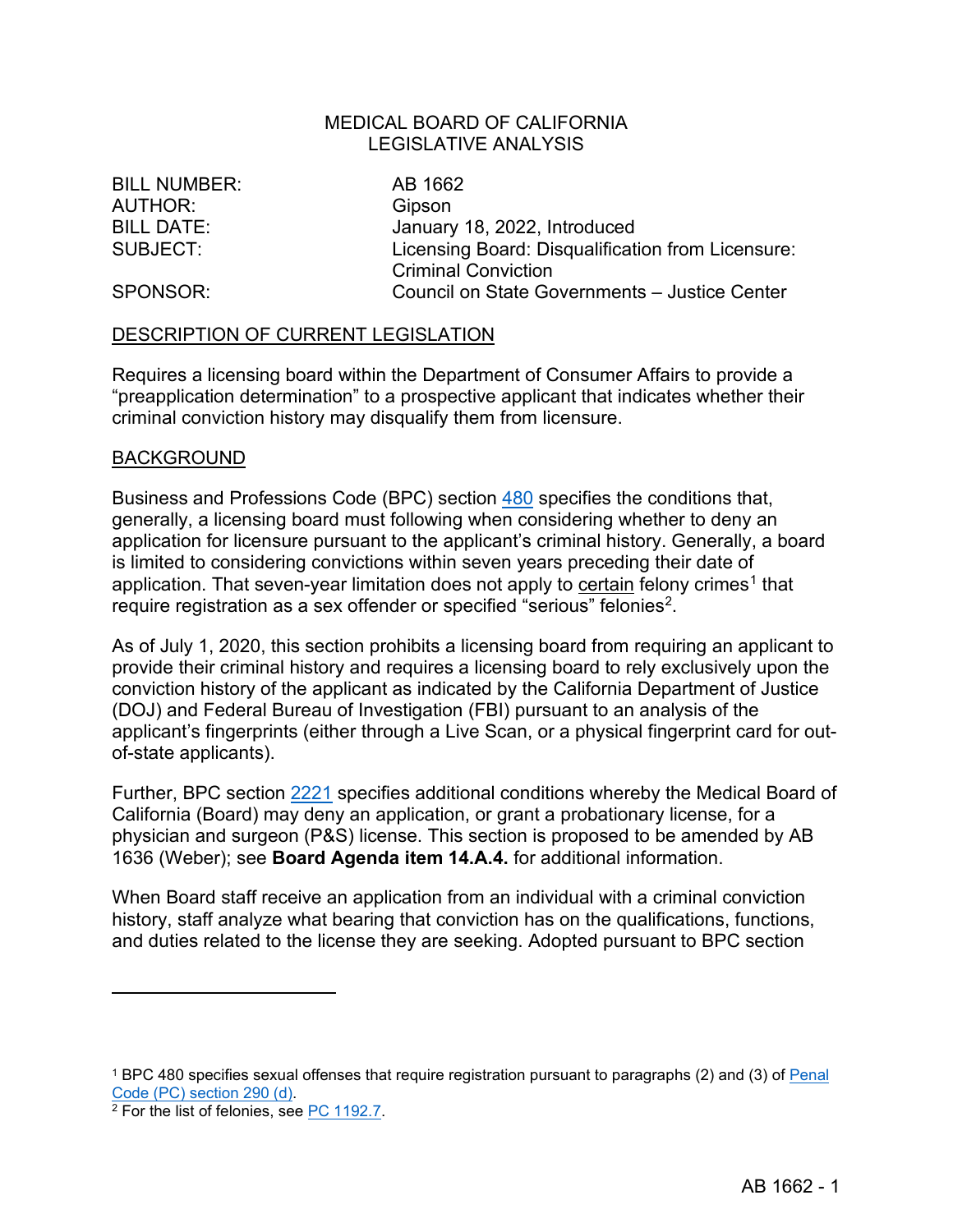$482$ , the Board's regulations<sup>[3](#page-16-0)</sup> require the Board to consider certain criteria when evaluating whether an applicant with a criminal conviction history has been rehabilitated. To complete this consideration, the Board is generally required to evaluate the applicant's conduct following their conviction, which may include their conduct while completing their required education and training (if completed following the conviction(s) in question).

For example, with P&S licensure applicants, the Board requires the medical school and postgraduate training programs to provide information about the applicant's performance and to disclose any issues that occurred during medical school or training. This information may be relevant to their criminal history and may be considered when evaluating an application.

In Fiscal Year (FY) 2020-21, the Board received approximately the following number of applications from individuals with a criminal conviction history:

- 53 P&S applicants
- 29 postgraduate training license applicants
- 2 polysomnography applicants

The Board did not deny any applicants for licensure due to their criminal conviction history in FY 2020-21 or FY 2019-20. The Board denied two applications related to the applicant's criminal conviction history in FY 2018-19 and five in FY 2017-18.

## ANALYSIS

AB 1662 allows an applicant to request a preapplication determination regarding how their criminal conviction history may disqualify them for licensure with any licensing board. The bill allows their request to be filed at any time, including before they have obtained any training or education required for licensure.

Upon receipt of the request, a licensing board shall make the required determination and inform the applicant by mail or email within a "reasonable" time.

As noted above, the Board receives a very low volume of applications from those with a criminal conviction history and, at least in the most recent fiscal year, did not deny anyone a license due to those circumstances.

According to background information provided by the author's office, 21 states have a process in place for individuals to make a similar request, and further state:

<span id="page-16-0"></span><sup>3</sup> See [16 CCR section 1309](https://govt.westlaw.com/calregs/Document/I84446E6A9771493493B48BE310EF6621?viewType=FullText&originationContext=documenttoc&transitionType=CategoryPageItem&contextData=(sc.Default))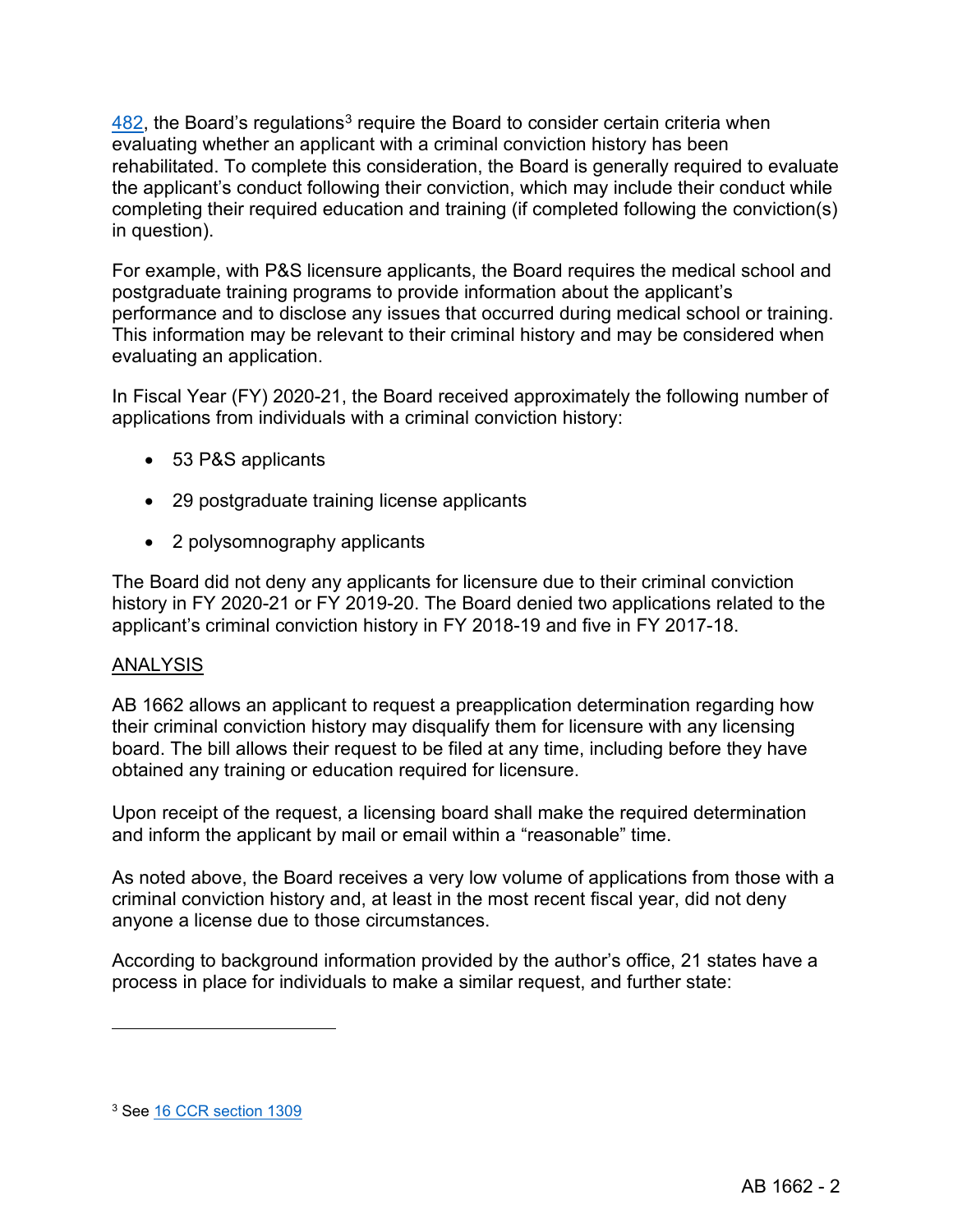"These mechanisms generally allow petitions to be filed at any time, including prior to meeting applicable education, training, and/or experiential requirements. A petitioner whose conviction is deemed disqualifying may be required to wait a number of years before filing a new petition. Preliminary determinations are not necessarily binding and may be reversed under certain circumstances like a conviction for a new offense."

## **Implementation Considerations**

The bill raises two key challenges to the Board in its implementation.

Inability to Provide a Complete and Accurate Determination: As discussed above, statute and the Board's regulations require the Board to evaluate a wide range of evidence when considering whether an applicant has been rehabilitated following their conviction(s).

When an applicant is being considered for licensure, the Board does so following receipt of a complete application, including the applicant's criminal conviction history, as reported by DOJ. It should be noted that Board staff have observed that, on occasion, the DOJ criminal conviction reports do not provide a complete accounting of an applicant's history.

Therefore, if the preapplication determination request is filed before they submit a complete application (which would necessarily include records related to their required education and training) the Board would not have the full picture of the applicant's relevant conduct. As a result, the Board may be prevented from receiving evidence of their rehabilitation related to their conduct during their postgraduate training. In the absence of this information, it is unclear how the Board could provide an accurate preapplication determination of whether their criminal history may cause their application to be denied.

Further, BPC section 480 generally allows a licensing board to consider criminal convictions that occurred seven years prior to the time of the application for licensure. For those seeking licensure as a P&S, and who want a preapplication determination prior to starting medical school, the individual's criminal history may not be relevant by the time they complete the requirements for licensure. In such instances, except for those who were convicted of a serious felony<sup>4</sup>, BPC section 480 already would provide applicants certainty that their prior convictions are not a basis for denial of their application.

AB 1662 does not specify whether the individual must submit their fingerprints or provide certain other information to a board to facilitate the preapplication determination.

<span id="page-17-0"></span><sup>4</sup> See [PC 1192.7.](https://leginfo.legislature.ca.gov/faces/codes_displaySection.xhtml?sectionNum=1192.7.&lawCode=PEN)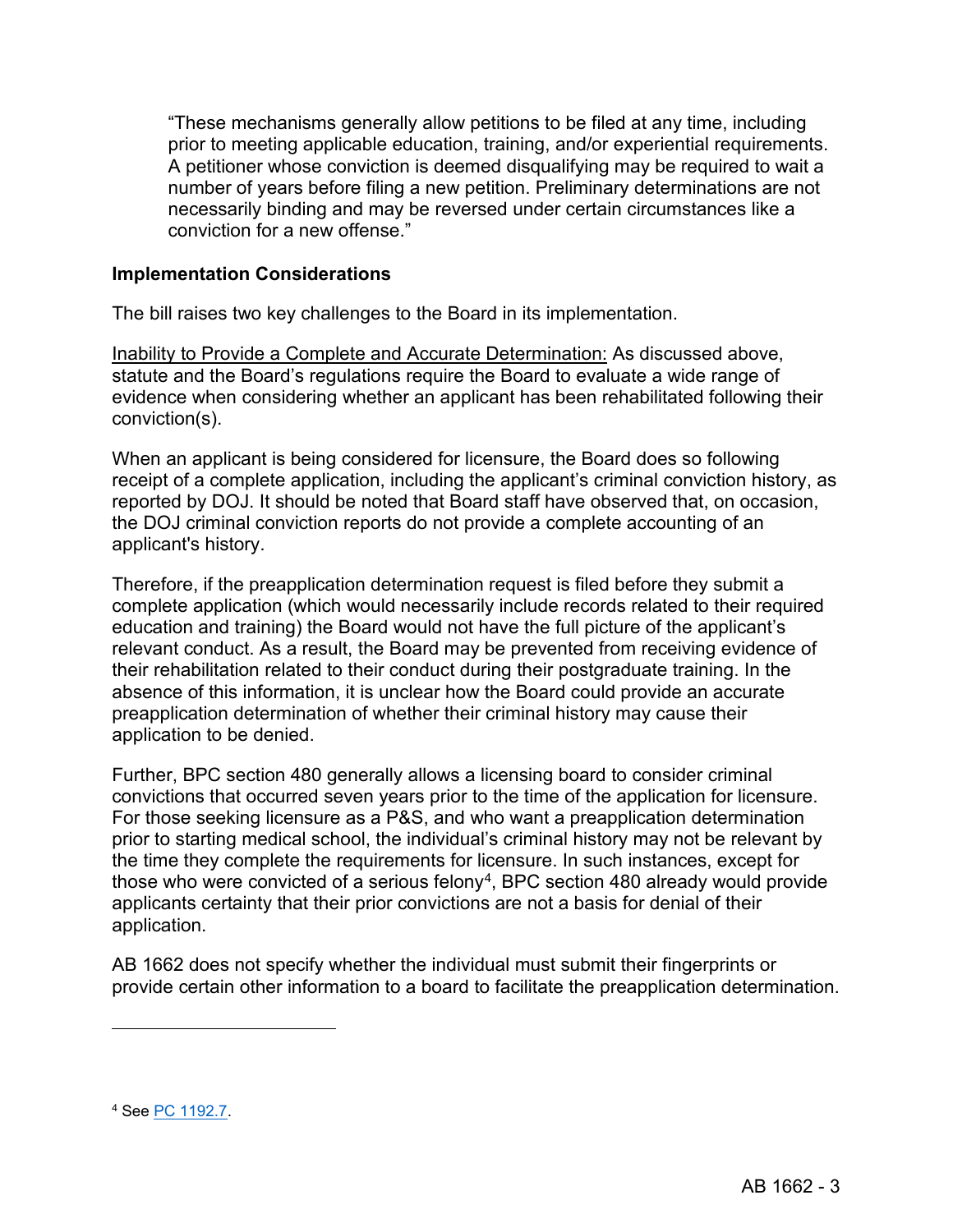Absent clarification in the bill, a rulemaking may be required to specify these relevant requirements.

Lack of Fee Authority: The Board relies upon fee revenue to support its operations, but AB 1662 does not authorize charging a fee associated with this new workload. In addition to workload, licensure applicants bear the cost of a fingerprint analysis (which is also not specified in the bill's language).

## **Consideration of a Position**

Due to the implementation challenges discussed above, and the low volume of applicants who are denied licensure due to their criminal conviction history, the Board may wish to consider either an Oppose or an Oppose, Unless Amended position, with the following requested amendments:

- Clarify that any preapplication determination provided is only based upon the information provided by the requesting individual and is not binding upon the issuing licensing board.
- Establish a fee sufficient to address the Board's costs associated with completing a preapplication determination and to reimburse the Board for any costs related to the rulemaking process necessary to implement the bill.

| <b>FISCAL:</b>     | Unknown, likely minor costs related to application review and<br>possible rulemaking.                                               |
|--------------------|-------------------------------------------------------------------------------------------------------------------------------------|
| SUPPORT:           | Council on State Governments – Justice Center (sponsor)                                                                             |
| <b>OPPOSITION:</b> | None identified.                                                                                                                    |
| POSITION:          | Recommendation: Oppose or Oppose, Unless Amended                                                                                    |
| ATTACHMENT:        | AB 1662, Gipson – Licensing Board: Disqualification from<br><b>Licensure: Criminal Conviction.</b><br>Version: 1/12/22 - Introduced |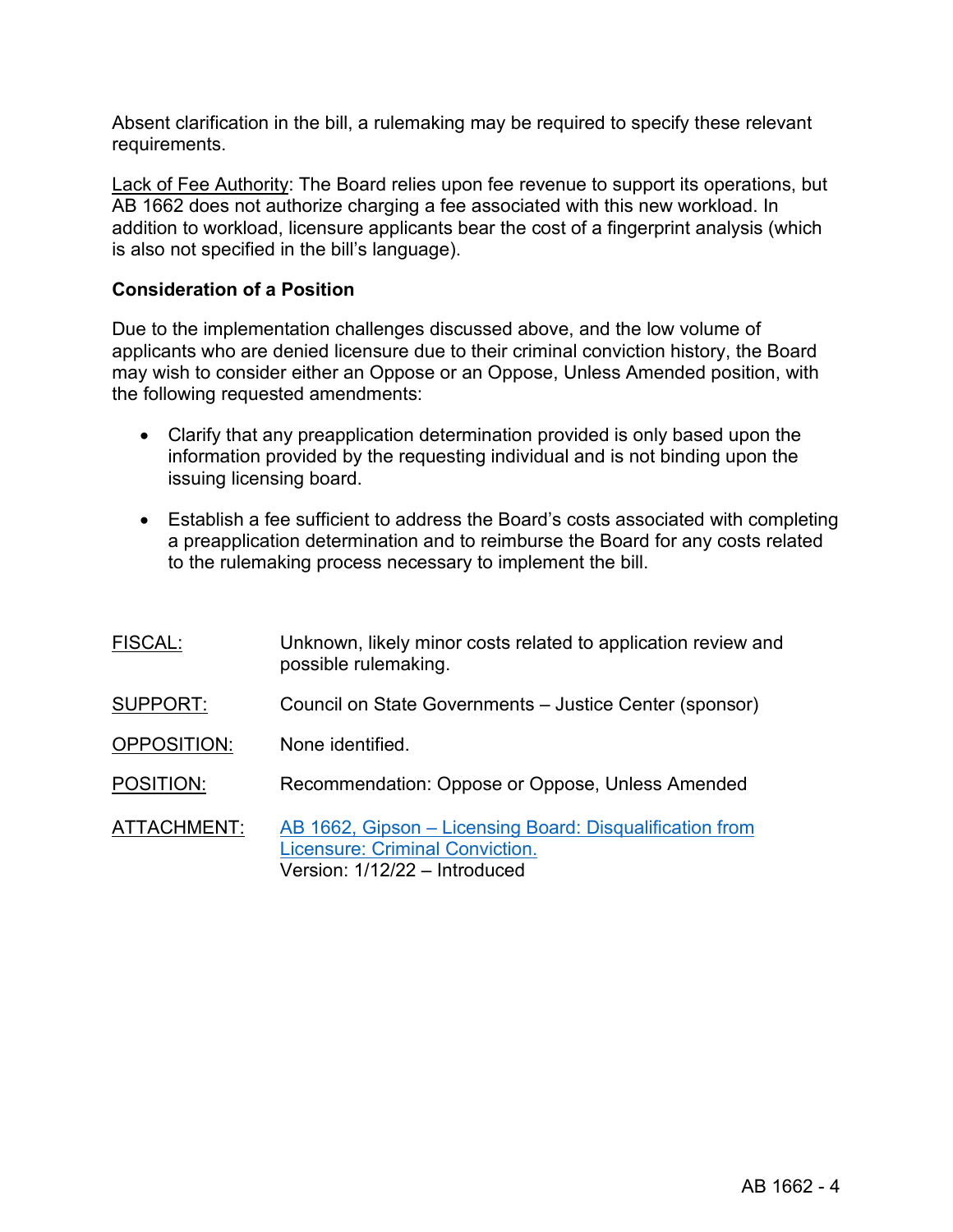| <b>BILL NUMBER:</b><br><b>AUTHOR:</b><br><b>BILL DATE:</b><br>SUBJECT: | <b>SB 57</b><br>Wiener<br>July 5, 2021, Amended<br><b>Controlled Substances: Overdose Prevention</b><br>Program                                                                                                                                                        |
|------------------------------------------------------------------------|------------------------------------------------------------------------------------------------------------------------------------------------------------------------------------------------------------------------------------------------------------------------|
| SPONSOR:<br>POSITION:                                                  | California Association of Alcohol & Drug Program<br>Executives; California Society of Addiction Medicine;<br>Drug Policy Alliance; National Harm Reduction<br>Coalition; Healthright 360, San Francisco AIDS<br>Foundation; Tarzana Treatment Center<br><b>Neutral</b> |

#### DESCRIPTION OF CURRENT LEGISLATION

This bill authorizes certain local governments to establish overdose prevention programs (OPP) within their respective jurisdiction. Further, the bill would protect a person or entity from certain civil, criminal administrative, and professional disciplinary liability for their good faith involvement in the operation of an OPP, as specified.

The bill specifies that the civil, administrative, and professional disciplinary protection does not pertain to actions performed in a grossly negligent manner or in bad faith. The language, however, allows the Medical Board of California (Board) and Osteopathic Medical Board of California to take disciplinary action against its licensees.

#### RECENT AMENDMENTS AND ACTION

On January 3, the bill was amended to update the sunset date for the program established by the bill to be January 1, 2028, and update co-authors.

On January 18, SB 57 was amended to require the jurisdictions that choose to participate in the program to select an independent entity to conduct a peer-reviewed study of the statewide efficacy of the program, to be submitted to the Legislature and the Governor's Office on or before January 15, 2027.

#### **The recent amendments to SB 57 do not alter the Board's authority to take appropriate administrative or disciplinary action against licensees who fail to meet the standard of care in relation to the operation of an OPP.**

#### BACKGROUND

Existing law, the Medical Practice Act, establishes the Board for the licensure and regulation of physicians and surgeons. Pursuant to current law and practice, the Board investigates every complaint received pertaining to its licensees, as appropriate, including cases relating to the quality of care provided to consumers. If warranted by the circumstances, and related evidence, licensees who do not adhere to the relevant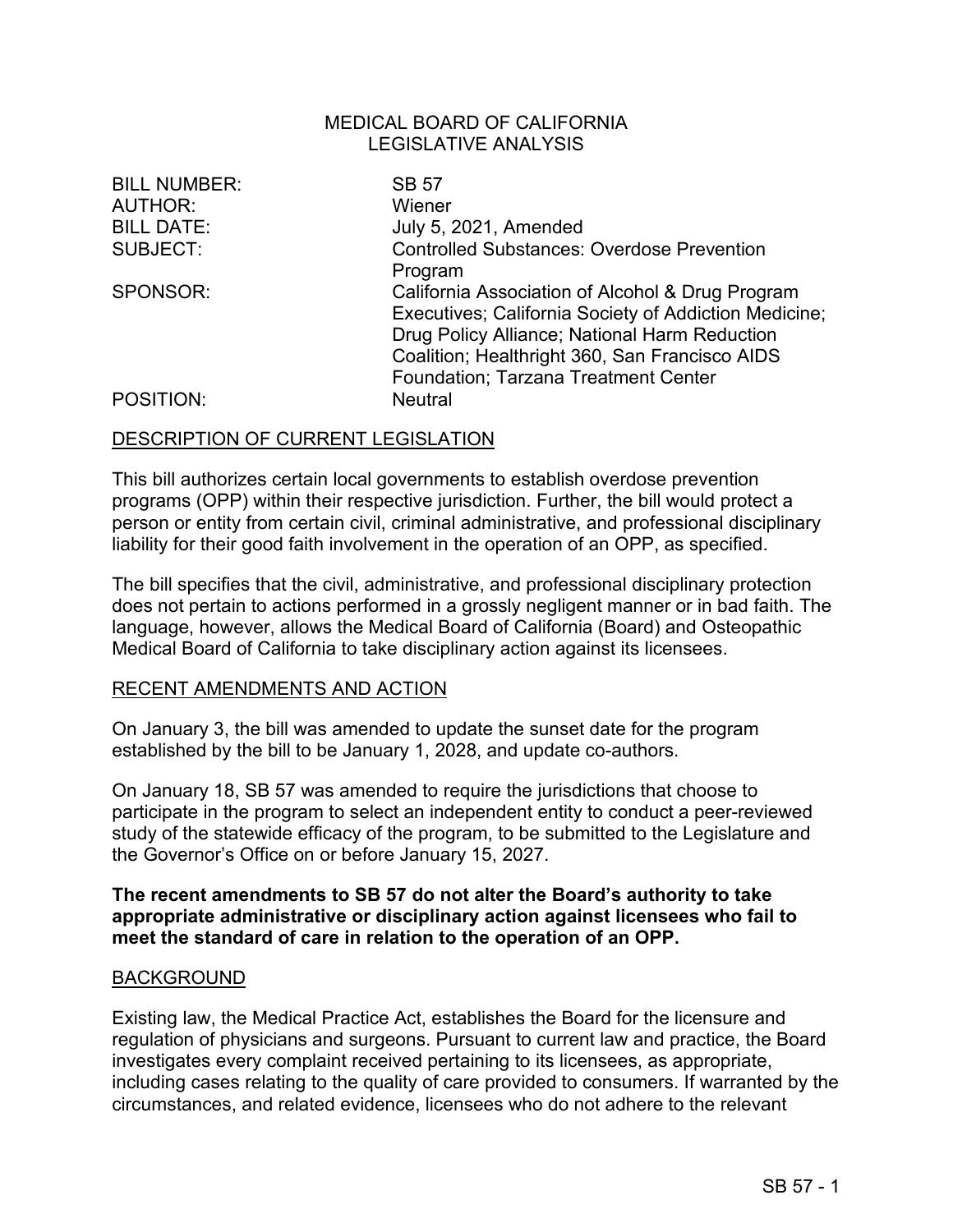standard of care may receive discipline against their license, including probation, suspension, or revocation. For technical and/or minor violations of the law, the Board may issue a citation and fine.

Various provisions of law state that possession, use (or being in the same location with knowledge of the use), or owning or maintaining a place for the use, of controlled substances is a crime.

## ANALYSIS

According to the author:

California is in the midst of an unprecedented overdose crisis that must be treated as a public health crisis. Since 2011, drug overdose has been the leading cause of accidental death among adults in California. Overdose prevention programs, also called supervised consumption services, are a necessary intervention to prevent overdose deaths. Approximately 165 OPPs exist in 10 countries, and they have been rigorously researched and shown to reduce health and safety problems associated with drug use, including public drug use, discarded syringes, HIV and hepatitis infections, and overdose deaths.

The bill includes various findings and declarations, including the following:

- OPPs are an evidence-based harm reduction strategy that allows individuals to consume drugs in a hygienic environment under the supervision of staff trained to intervene if the individual overdoses. OPPs also provide sterile consumption equipment and offer general medical advice and referrals to substance use disorder treatment, housing, medical care, and other community social services.
- Expresses the intent of the Legislature to prevent fatal and nonfatal drug overdoses, reduce drug use by providing a pathway to drug treatment, as well as medical and social services for high-risk drug users (many of whom are homeless, uninsured, or very low income), prevent the transmission of HIV and hepatitis C, reduce nuisance and public safety problems related to the public use of controlled substances, and reduce emergency room use and hospital utilization related to drug use.

SB 57 establishes a temporary program (until January 1, 2028) that allows the City and County of San Francisco, the City of Los Angeles, the County of Los Angeles, and the City of Oakland to establish an OPP within their respective jurisdictions. The bill establishes various requirements that an entity must comply with to operate an OPP, including, but not limited to:

- Provide a hygienic space to consume controlled substances under supervision of staff trained to prevent and treat drug overdoses.
- Provide sterile consumption supplies, collect used equipment, and provide secure hypodermic needle and syringe disposal services.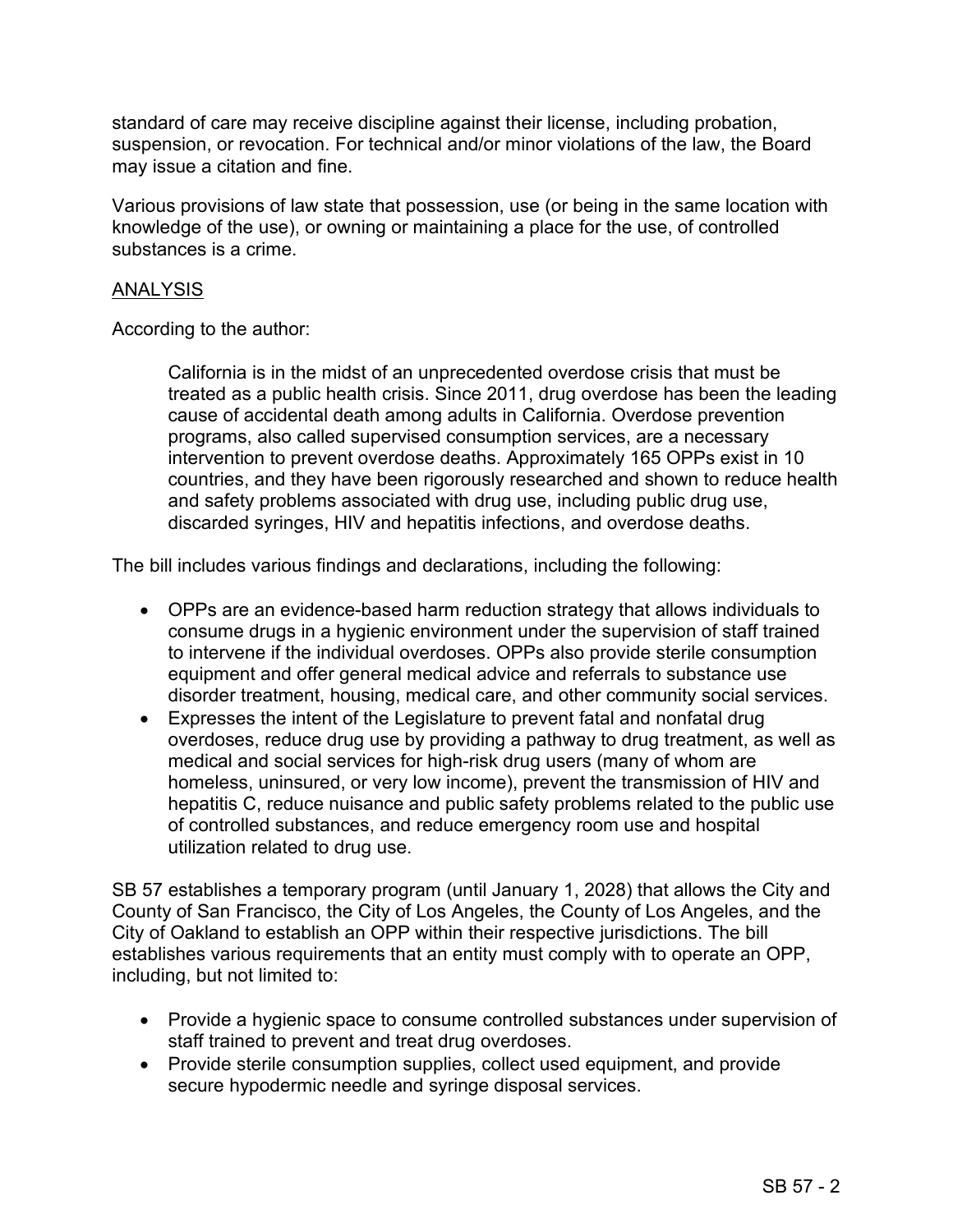- Monitor participants for potential overdose and provide care as necessary to prevent fatal overdose.
- Provide access or referrals to substance use disorder treatment services, primary medical care, mental health services, and social services.
- Educate participants on preventing transmission of HIV and viral hepatitis.
- Provide overdose prevention education and access to or referrals to obtain naloxone hydrochloride or another overdose reversal medication approved by the United States Food and Drug Administration.
- Require all staff present during open hours be certified in cardiopulmonary resuscitation (CPR) and first aid.
- Require all staff present at the program during open hours be authorized to provide emergency administration of an opioid antagonist and be trained for administration of an opioid antagonist.

SB 57 requires the jurisdictions that choose to participate in the program to select an independent entity to conduct a peer-reviewed study of the statewide efficacy of the program, to be submitted to the Legislature and the Governor's Office on or before January 15, 2027.

- FISCAL: None
- SUPPORT: The City of Oakland The City of San Francisco County of Los Angeles County Behavioral Health Directors Association of California Harm Reduction Coalition (partial list)
- OPPOSITION: California Association of Code Enforcement Officers California State Sheriffs' Association Peace Officers' Research Association of California California District Attorney's Association (partial list)
- ATTACHMENT: [SB 57, Wiener Controlled Substances: Overdose Prevention](https://leginfo.legislature.ca.gov/faces/billNavClient.xhtml?bill_id=202120220SB57)  **[Program](https://leginfo.legislature.ca.gov/faces/billNavClient.xhtml?bill_id=202120220SB57)** Version: 01/18/22 – Amended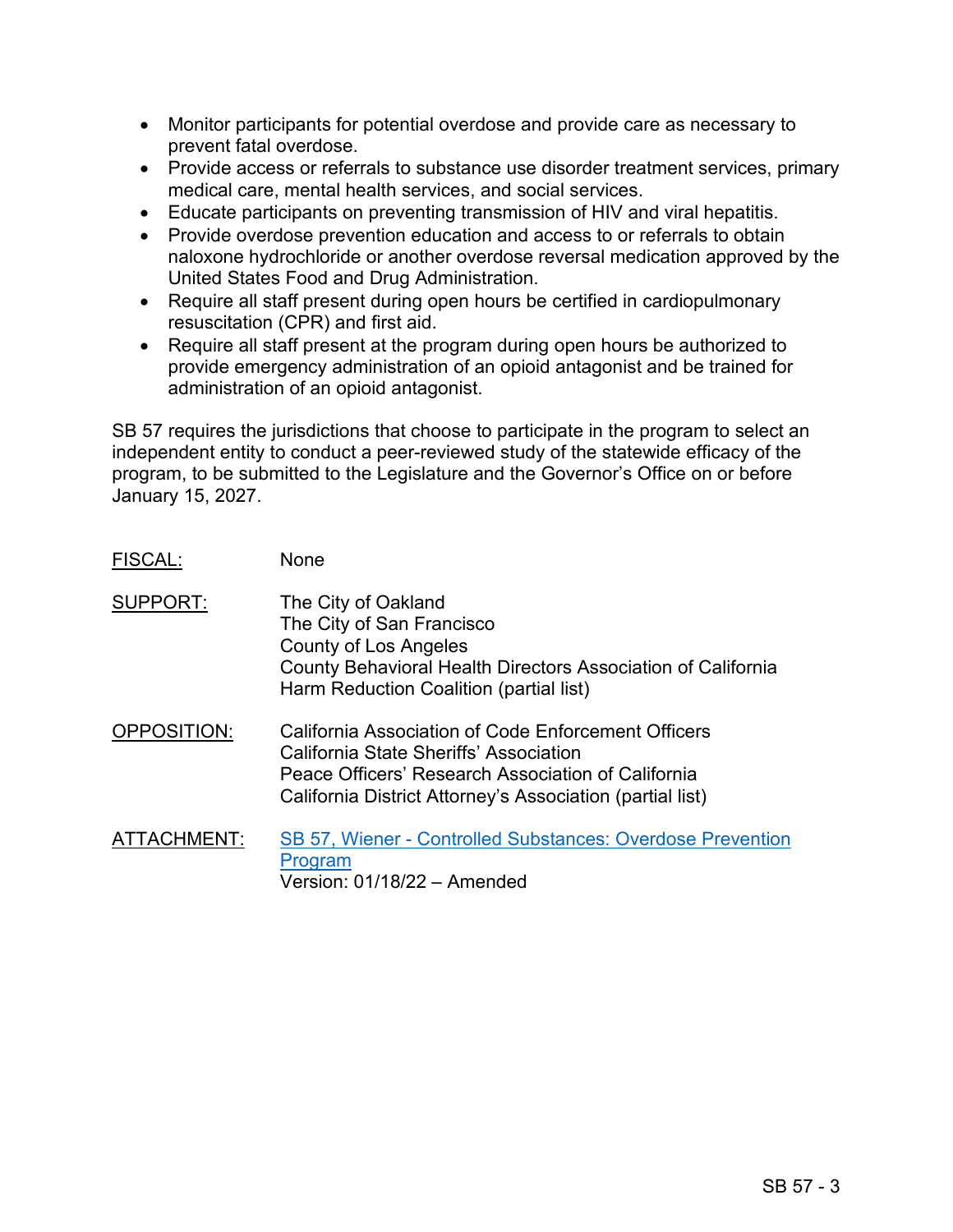BILL NUMBER: SB 528 AUTHOR: Jones

BILL DATE: May 25, 2021, Amended SUBJECT: Juveniles: Health Information Summary: Psychotropic **Medication** SPONSOR: California Academy of Child and Adolescent **Psychiatry** POSITION: Support

## DESCRIPTION OF CURRENT LEGISLATION

This bill requires the California Department of Social Services (CDSS) to create an electronic health care portal, through which health care providers will be able to access health information included in a foster child or youth's health and education summary, as provided. The portal must also include completed and approved forms developed by the Judicial Council relating to the administration of psychotropic medication for specified dependent children and wards of the juvenile court.

#### **The bill has not been amended since the prior Board meeting.**

#### BACKGROUND

Current law sets forth the prioritization of the allegations received by Medical Board of California (Board). Specifically, Business and Professions Code (BPC) section 2220.05 includes the investigation of allegations pertaining to "repeated acts of clearly excessive prescribing, furnishing, or administering psychotropic medications to a minor without a good faith prior examination of the patient and medical reason therefor."

In 2015, the California State Auditor released a report regarding California's foster care system and found that the state and counties failed to adequately oversee the prescription of psychotropic medications to children in foster care. According to this report, the fragmented structure of the state's child welfare system has contributed to its failure to ensure it has the data necessary to monitor the prescription of psychotropic medications to foster children.

#### ANALYSIS

According to the author:

"[F]oster youth, some of our most vulnerable children, frequently change the health providers they see or the foster families they live with, for reasons beyond their control. Oftentimes, their changing lives lead to a loss of critical health records, such as the prescription of antidepressants, mood stabilizers, antipsychotics, and other psychotropic medications. Without a documented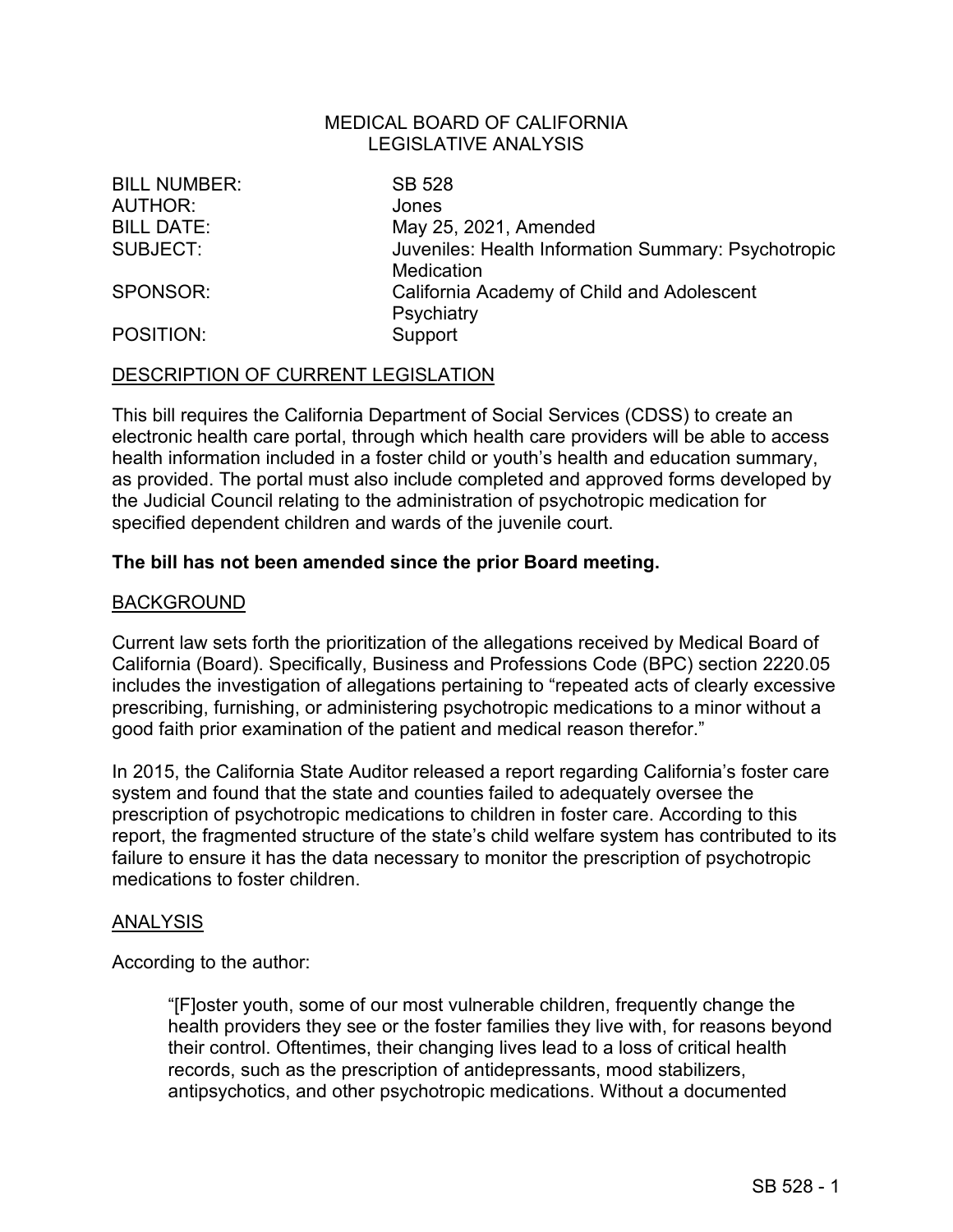record, any attempt to resume use of these medications is greatly complicated. This bill will create a universal electronic health care portal for foster youth, allowing them to stabilize and maintain their personal health regimen."

The electronic health care portal required by the bill shall include health and education summary information for a child in foster care and forms required by the Judicial Council relating to the administration of psychotropic medication for certain children removed from the physical custody of their parent.

The bill further requires a foster care public health nurse to add and update the abovedescribed information and requires health care providers to children in foster care to have access to that health care portal.

## **Impact to the Consumer Protection Mission of the Board**

In addition to the benefit the bill provides to support continuity of care for such a vulnerable patient population, this bill may ease the Board's access to medical records necessary to investigate possible violations of the Medical Practice Act with regard to children in foster care.

FISCAL: None for the Board SUPPORT: California State Association of Psychiatrists County Behavioral Health Directors Association of California OPPOSITION: Service Employees International Union California ATTACHMENT: [SB 528, Jones - Juveniles: Health Information Summary:](https://leginfo.legislature.ca.gov/faces/billTextClient.xhtml?bill_id=202120220SB528)  [Psychotropic Medication.](https://leginfo.legislature.ca.gov/faces/billTextClient.xhtml?bill_id=202120220SB528) Version: 05/25/21 – Amended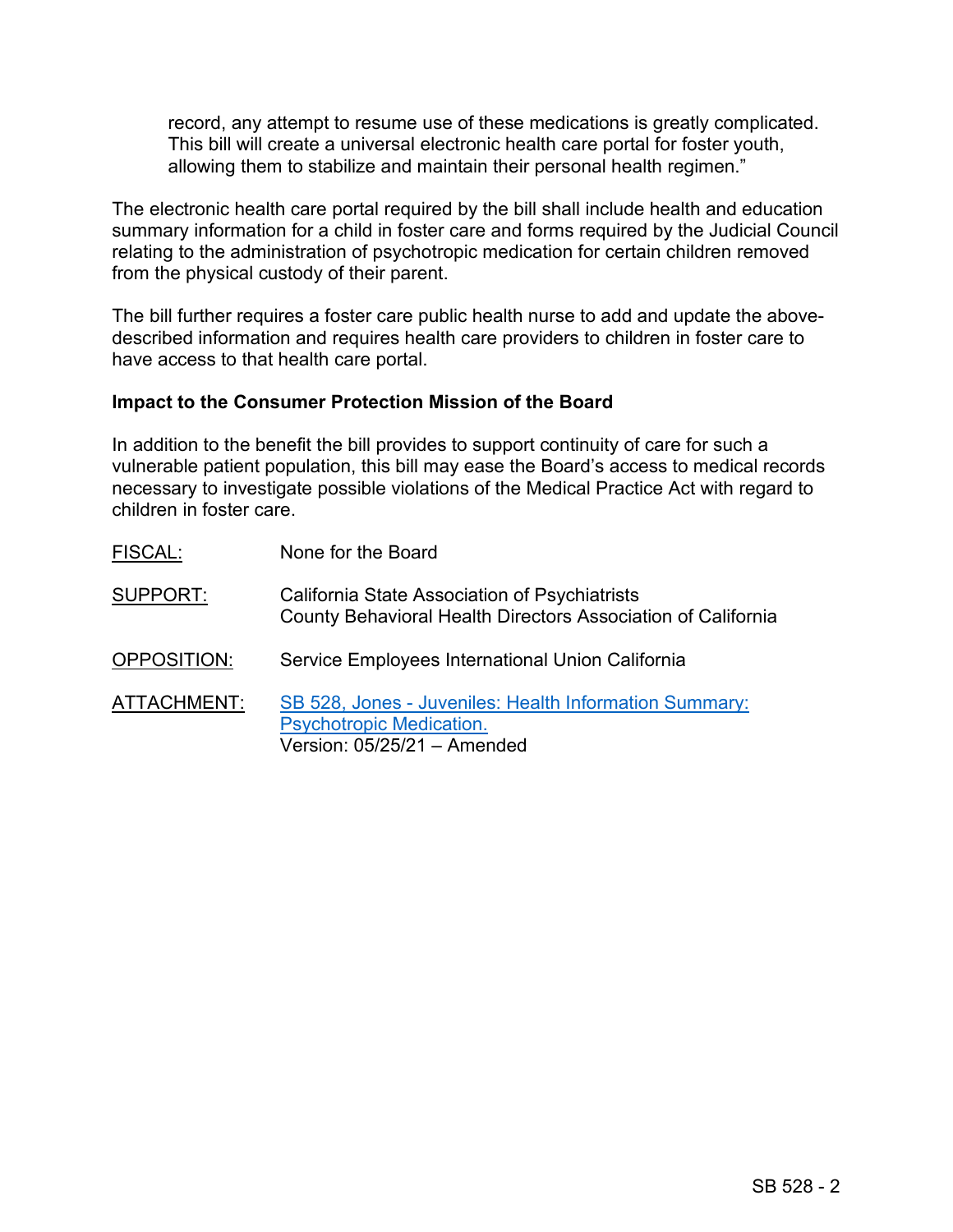| <b>BILL</b>     | <b>AUTHOR</b>  | <b>TITLE</b>                                                       | <b>STATUS</b>         | <b>AMENDED</b> |
|-----------------|----------------|--------------------------------------------------------------------|-----------------------|----------------|
| AB <sub>2</sub> | Fong           | Regulations: Legislative Review: Regulatory Reform                 | Dead                  |                |
| AB <sub>6</sub> | Levine         | Health Facilities: Pandemics and Emergencies: Best Practices       | Dead                  |                |
| AB 29           | Cooper         | <b>State Bodies: Meetings</b>                                      | Dead                  |                |
| AB 32           | Aguiar-Curry   | <b>Telehealth</b>                                                  | Sen. Health           | 05/24/21       |
| AB 54           | Kiley          | <b>COVID-19 Emergency Order Violation: License Revocation</b>      | Dead                  | 04/05/21       |
| AB 225          | Gray           | Department of Consumer Affairs: Boards: Veterans: Military Spouses | Sen. BP&ED            | 06/28/21       |
| AB 305          | Maienschein    | Veteran services: Notice                                           | Senate Floor          | 08/26/21       |
| AB 343          | Fong           | California Public Records Act Ombudsperson                         | Sen. Judiciary        | 05/24/21       |
| AB 346          | Sevarto        | Privacy: Breach                                                    | Dead                  |                |
| AB 370          | Arambula       | <b>Ambulatory Surgical Centers</b>                                 | Dead                  | 04/15/21       |
| AB 381          | Davies         | <b>Licensed Facilities: Duties</b>                                 | Dead                  | 06/14/21       |
| AB 410          | Fong           | Registered Nurses and Vocational nurses: Nurse Licensure Compact   | Dead                  | 03/25/21       |
| AB 458          | Kamlager       | Importation of prescription drugs                                  | Dead                  | 03/23/21       |
| AB 489          | Smith          | Medicine                                                           | Dead                  |                |
| AB 513          | <b>Bigelow</b> | <b>Employment: Telecommuting Employees</b>                         | Dead                  | 03/17/21       |
| AB 581          | Irwin          | Cybersecurity                                                      | <b>Assembly Floor</b> | 01/24/22       |
| AB 646          | Low            | Department of Consumer Affairs: Boards: Expunged Convictions       | <b>Assembly Floor</b> | 01/24/22       |
| AB 657          | Cooper         | State Civil Service System: Personal Services Contracts: Pros      | Senate G.O.           | 06/15/21       |
| AB 658          | Smith          | Medicine: Examination                                              | Dead                  |                |
| AB 662          | Rodriguez      | Mental health: Dispatch and Response Protocols: Working Group      | Senate Floor          | 04/28/21       |
| AB 666          | Quirk-Silva    | Substance Use Disorder Workforce Development                       | Senate Floor          | 01/01/22       |
| AB 703          | Rubio          | Open meetings: Local Agencies: Teleconferences.                    | Dead                  | 04/29/21       |
| AB 705          | Kamlager       | Health Care: Facilities: Medical Privileges                        | Dead                  | 03/30/21       |
| AB 714          | Maienschein    | <b>Communicable Disease Reporting</b>                              | Dead                  | 03/11/21       |
| AB 809          | Irwin          | <b>Information Security</b>                                        | Dead                  | 05/05/21       |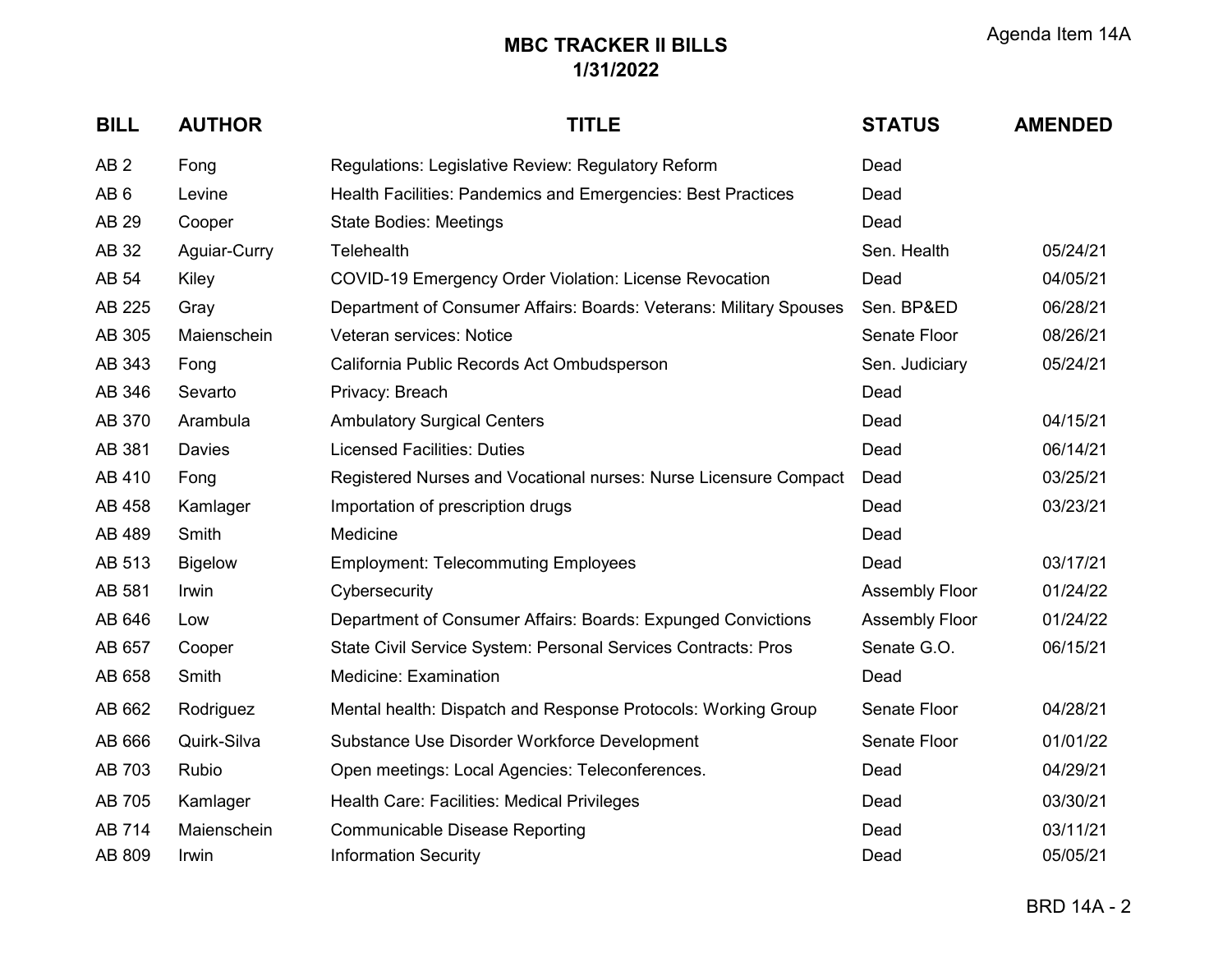| <b>BILL</b> | <b>AUTHOR</b> | <b>TITLE</b>                                                         | <b>STATUS</b>         | <b>AMENDED</b> |
|-------------|---------------|----------------------------------------------------------------------|-----------------------|----------------|
| AB 810      | Flora         | Healing Arts: Reports: Claims Against Licensees                      | Dead                  |                |
| AB 835      | Nazarian      | <b>Hospital Emergency Departments: HIV Testing</b>                   | Sen. Appropriation    | 07/12/21       |
| AB 852      | Wood          | Nurse Practitioners: Scope of Practice                               | Sen. BP&ED            | 04/21/21       |
| AB 858      | Jones-Sawyer  | <b>Employment: Health Information Technology: Clinical Practice</b>  | Senate Floor          | 07/15/21       |
| AB 864      | Low           | <b>Controlled Substances: CURES Database</b>                         | Dead                  | 03/04/21       |
| AB 882      | Gray          | Medi-Cal Physicians and Dentists Loan Repayment Act Program          | Dead                  | 04/15/21       |
| AB 884      | Patterson     | <b>State Agencies: Audits</b>                                        | Dead                  |                |
| AB 885      | Quirk         | Bagley-Keene Open Meeting Act: Teleconferencing.                     | Dead                  | 03/24/21       |
| AB 935      | Maienschein   | Telehealth: Mental Health                                            | Dead                  | 04/19/21       |
| AB 975      | <b>Rivas</b>  | Politcal Reform Act of 1974: Statement of Economic Interests & Gifts | <b>Assembly Floor</b> | 05/18/21       |
| AB 1026     | Smith         | <b>Business Licenses: Veterans</b>                                   | Dead                  |                |
| AB 1105     | Rodriguez     | Hospital Workers: COVID-19 Testing                                   | Sen. Appropriations   | 06/30/21       |
| AB 1120     | Irwin         | Clinical Laboratories: Blood Withdrawal                              | <b>Assembly Floor</b> | 01/03/22       |
| AB 1186     | Friedman      | California Hospice Licensure Act of 1990                             | Dead                  |                |
| AB 1217     | Rodriguez     | Personal Protective Equipment Stockpile                              | Dead                  | 04/08/21       |
| AB 1236     | Ting          | Healing Arts: Licensees: Data Collection                             | <b>Assembly Floor</b> | 04/29/21       |
| AB 1252     | Chau          | Information Privacy: Digital Health Feedback Systems                 | <b>Assembly Floor</b> | 04/12/21       |
| AB 1264     | Aguiar-Curry  | Project ECHO (registered trademark) Grant Program                    | Dead                  | 03/16/21       |
| AB 1306     | Arambula      | Health Professions Careers Opportunity Program                       | Sen. Appropriations   | 06/16/21       |
| AB 1308     | Ting          | <b>Arrest and Convicition Record Relief</b>                          | Sen. Public Safety    |                |
| AB 1328     | Irwin         | <b>Clincial Laboratory Technology and Pharmacistst</b>               | Sen. Appropriations   | 07/14/21       |
| AB 1343     | Cooper        | <b>Controlled Substances: CURES Database</b>                         | Dead                  |                |
| AB 1386     | Cunningham    | License fees: military partners and spouses                          | Dead                  | 04/28/21       |
| AB 1400     | Kalra         | Guaranteed Health Care for All                                       | <b>Assembly Floor</b> | 01/24/22       |
| AB 1429     | Holden        | State Agency Records: Mgmnt. Coord. Duties: Personnel Training       | Sen. Appropriations   | 06/29/21       |
| AB 1430     | Arambula      | <b>Pharmacy: Dispensing: Controlled Substances</b>                   | Dead                  | 04/21/21       |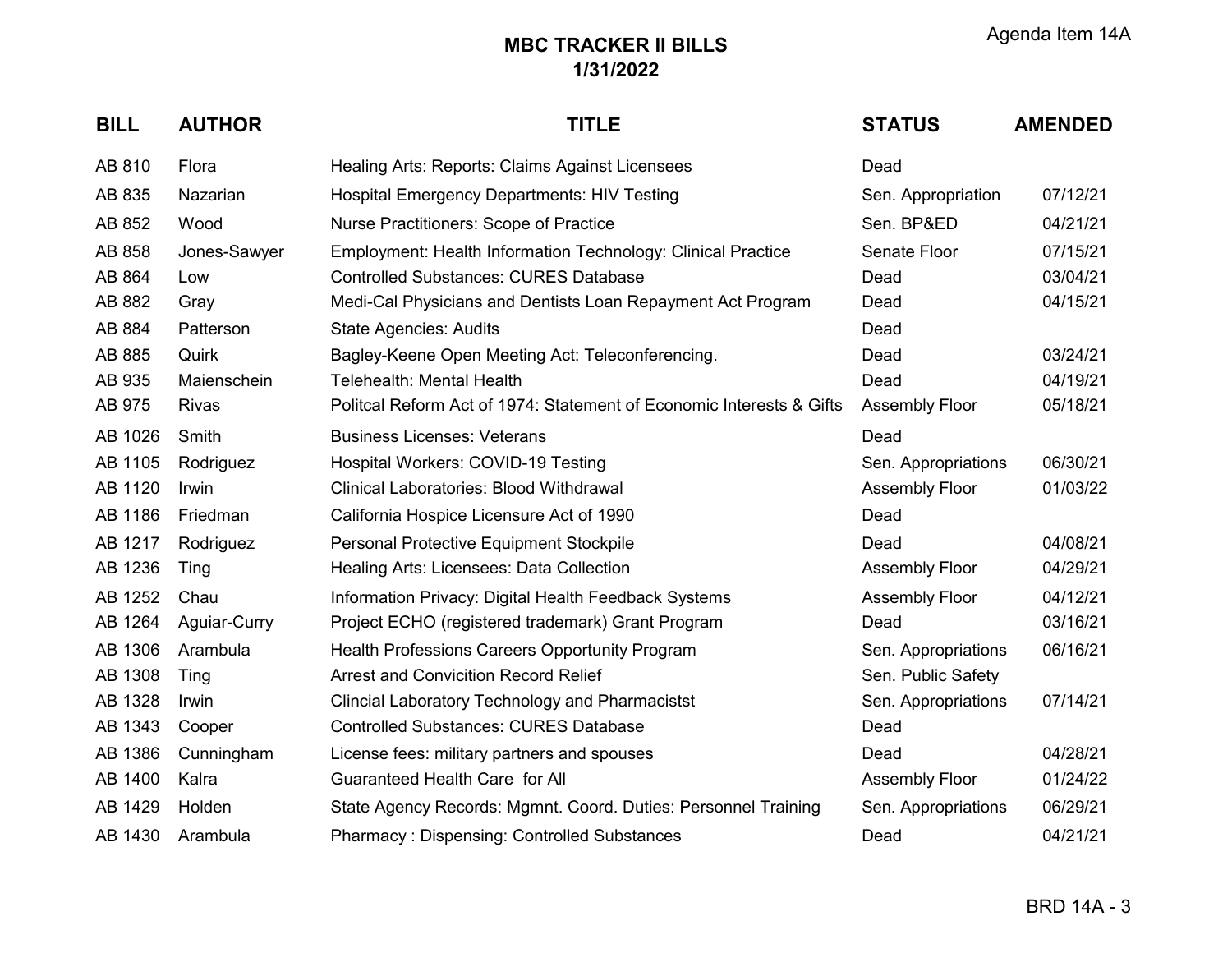| <b>BILL</b>   | <b>AUTHOR</b>  | <b>TITLE</b>                                                                                     | <b>STATUS</b>         | <b>AMENDED</b> |
|---------------|----------------|--------------------------------------------------------------------------------------------------|-----------------------|----------------|
| AB 1436       | Chau           | Information Practices Act of 1977                                                                | Sen. Appropriations   | 07/16/21       |
| AB 1494       | Fong           | <b>Blood Banks: Collection</b>                                                                   | Dead                  | 04/29/21       |
| AB 1604       | Holden         | The Upward Mobility Act of 2022                                                                  | Assm. Pub Employees   |                |
| AB 1618       | Aguiar-Curry   | <b>Alzheimer's Disease</b>                                                                       | Assm. Health          |                |
| AB 1627       | Ramos          | <b>Opioid Overdose Prevention</b>                                                                | Assm. Health          |                |
| AB 1628       | Ramos          | Online Platforms: Electronic Content Management: Controlled Substances Assm. Privacy/Cons. Prot. |                       |                |
| AB 1635       | Nguyen         | Suicide Prevention: Mental Health Provider Educational Loan Repayment Assm. B&P                  |                       |                |
| AB 1669       | Cunningham     | Ca. Internet Consumer Protection: veterans telehealth applications                               |                       |                |
| AB 1673       | Seyarto        | California Fentanyl Abuse Task Force                                                             |                       |                |
| <b>SB 40</b>  | Hurtado        | Health Care Workforce Development: Ca Medicine Scholars Program Assm. Approps                    |                       | 06/28/21       |
| <b>SB75</b>   | <b>Bates</b>   | <b>Controlled Substances: Fentanyl</b>                                                           | Dead                  | 03/03/21       |
| <b>SB 102</b> | Melendez       | COVID-19 Emergency Order Violation: License Revocation                                           | Dead                  | 03/17/21       |
| <b>SB 349</b> | Umberg         | California Ethical Treatment for Persons w/Substance Abuse Act                                   | <b>Assembly Floor</b> | 07/14/21       |
| <b>SB 377</b> | Archuleta      | <b>Radiologist Assistants</b>                                                                    | Dead                  |                |
| <b>SB 402</b> | Hurtado        | Multipayer Payment Reform Collaborative                                                          | Assm. Approps         | 06/14/21       |
| <b>SB 422</b> | Pan            | Personal Services Contracts: State Employees: Phys. & Pro Registry                               | <b>Assembly Floor</b> |                |
| <b>SB 430</b> | <b>Borgeas</b> | <b>Small Businesses: Reduction or Waiver of Civil Penalties</b>                                  | Dead                  |                |
| <b>SB 441</b> | Hurtado        | Health Care Workforce Training Programs: Geriatric Medicine                                      | Assm. Approps         | 03/22/21       |
| <b>SB 460</b> | Pan            | Long-term Health Facilities: Patient Representatives                                             | Senate Floor          | 03/16/21       |
| <b>SB 492</b> | Hurtado        | <b>Maternal Health</b>                                                                           | Senate Floor          | 04/19/21       |
| <b>SB 519</b> | Wiener         | Controlled Substances: Hallucinogenic Substances                                                 | Assm. Approps         | 08/16/21       |
| <b>SB 543</b> | Limon          | State Agencies: Nonprofit Liaison                                                                | <b>Assembly Desk</b>  | 05/20/21       |
| <b>SB 605</b> | Eggman         | Medical Device Right to Repair Act                                                               | Dead                  | 04/29/21       |
| SB 642        | Kamlager       | <b>Health Care Facilities: Medical Privileges</b>                                                | Dead                  | 05/03/21       |
| SB 652        | <b>Bates</b>   | Dentistry: Use of Sedation: Training                                                             | Senate Floor          | 05/11/21       |
| SB 681        | Ochoa Bogh     | <b>Child Abuse Reporting: Mandated Reports</b>                                                   | Dead                  | 03/23/21       |
| <b>SB 711</b> | <b>Borgeas</b> | <b>Patient Access to Health Records</b>                                                          | <b>Senate Rules</b>   |                |